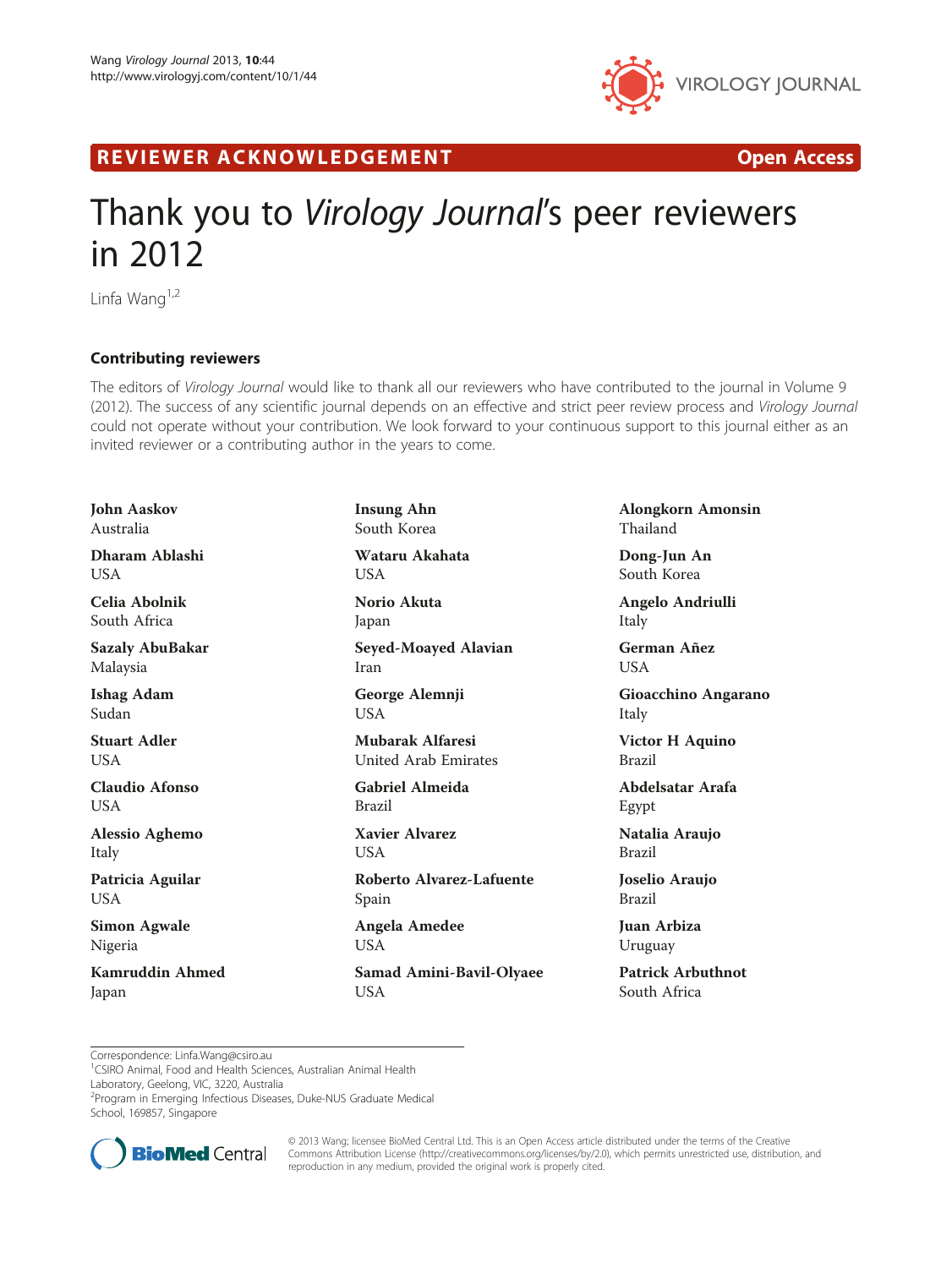Carlos Arias Mexico

Luciana Arruda Brazil

Trino Ascencio-Ibanez **USA** 

Usman ali Ashfaq Pakistan

Susana Asin **USA** 

Houssam Attoui UK

Walter Atwood **I** IS A

Prasert Auewarkul Thailand

Laure Aurelian **USA** 

Sita Awasthi **USA** 

Sina Aziz Pakistan

Shawn Babiuk Canada

Malin Backstrom Sweden

Olfa Bahri Tunisia

Lang Bai China

Andrea Baier Poland

Saeeda Baig Pakistan

Udeni Balasuriya USA

Fausto Baldanti Italy

Dennis Bamford Finland

Bruce Banfield Canada

Anju Bansal India

Krisztian Banyai Hungary

Lihua Bao USA

Veronique Barban France

Dale Barnard USA

Michael Baron **IK** 

Ian Barr Australia

Alan Barrett **I** IS A

Noel Barrett Austria

Naina Barretto USA

Birke Bartosch France

Saroj Basak **USA** 

Armanda Bastos South Africa

Daniel Bausch **USA** 

Aysen Bayram Turkey

David Beasley USA

Maria Serena Beato Italy

J. David Beckham USA

Nargis Begum India

Abbas Behzad Behbahani Iran

Mark Beilke USA

Jerome Belinson USA

Nancy Bellei Brazil

Gael Belliot France

Carla María Bellomo Argentina

Dirk Bellstedt South Africa

Robert Belshaw UK

Reinout Alexander Bem Netherlands

David Benfield **USA** 

Abdelouaheb Bennani Morocco

Jeffrey Bergelson USA

Alan Berger Canada

Sven M. Bergmann Germany

Ben Berkhout Netherlands

Jesus F. Bermejo-Martin Spain

Philip Berry UK

Jonathan Bertin Canada

Mael Bessaud France

Walter Betancourt Venezuela

V. Bhanuprakash India

Purnima Bhat Australia

Neerja Bhatla India

Emiliano Biasini **USA** 

Mirna Biglione Argentina

Marco Binder Germany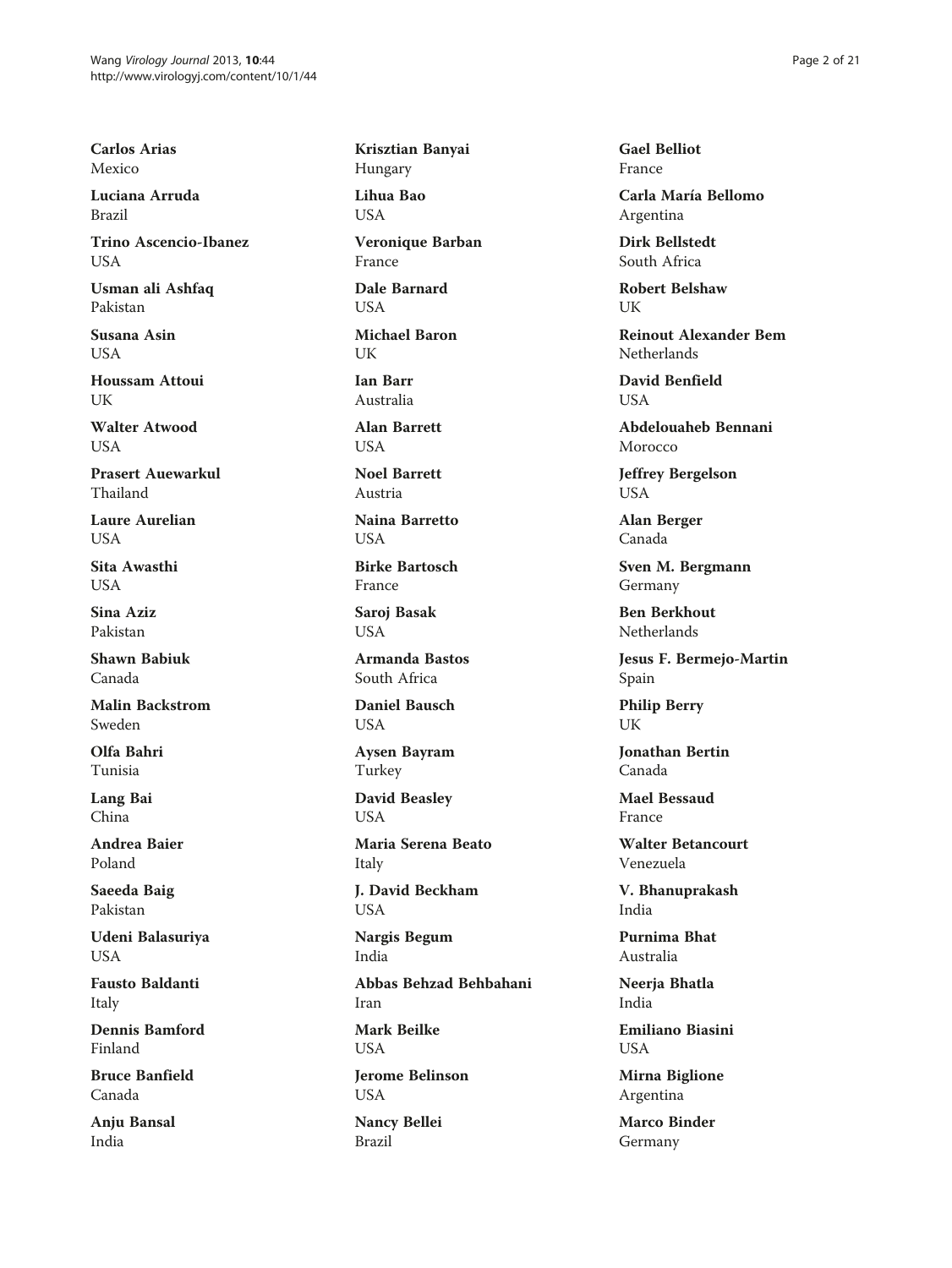Achilea Bittencourt Brazil

Stuart Blacksell Thailand

Carol Blair **USA** 

Esther Blanco Spain

Joe Blaney USA

Andrew Blann **I** IK

Evan Bloch **I** IS A

Sandra Blome Germany

David Bloom USA

Amy Blum Canada

Enrique Boccardo Brazil

Thomas Bock Germany

Myrna Bonaldo Brazil

Jacco Boon **USA** 

David Booth Australia

Didier Boquet France

Durlav Prasad Bora India

Kocjan Bostjan Slovenia

Marcelle Bottecchia Brazil

Jason Botten USA

Lamjed Bouslama Tunisia

David Boyle Australia

A. Mithat Bozdayi Turkey Andrea Branch

USA Luis Branco

USA

Curtis Brandt USA

Catherine Brennan **I** ISA

Rob Briddon Pakistan

Emiliana Brocchi Italy

Susan Brockmeier USA

Shobha Broor India

Lorena Brown Australia

Jay Brown USA

Earl Brown Canada

Glenn Browning Australiav

Wolfram Brune Germany

Volker Bruss Germany

Michael Buchmeier USA

Amy Buck UK

Agata Budkowska France

Alexander Bukreyev USA

Rowena Bull Australia

Franco Maria Buonaguro Italy

Johan Burger South Africa

Robert Burk USA

Oscar Burrone UK

Felicity Burt South Africa

Michael Burwinkel Germany

Ismael Bustos-Jaimes Mexico

Daniel Cadar Romania

Todd Callaway USA

Amanda Calvert USA

Edward Campbell USA

Mary Campbell USA

Corey L. Campbell USA

Rodolfo Campos Argentina

Daniel Candotti I IK

Edouard Cantin USA

Yongchang Cao China

Dianjun Cao USA

Timothy Cardozo USA

Vincenzo Carginale Italy

M. Carr Ireland

Jill Carr Australia

Sandrine Castelain France

Jaime Castellanos Colombia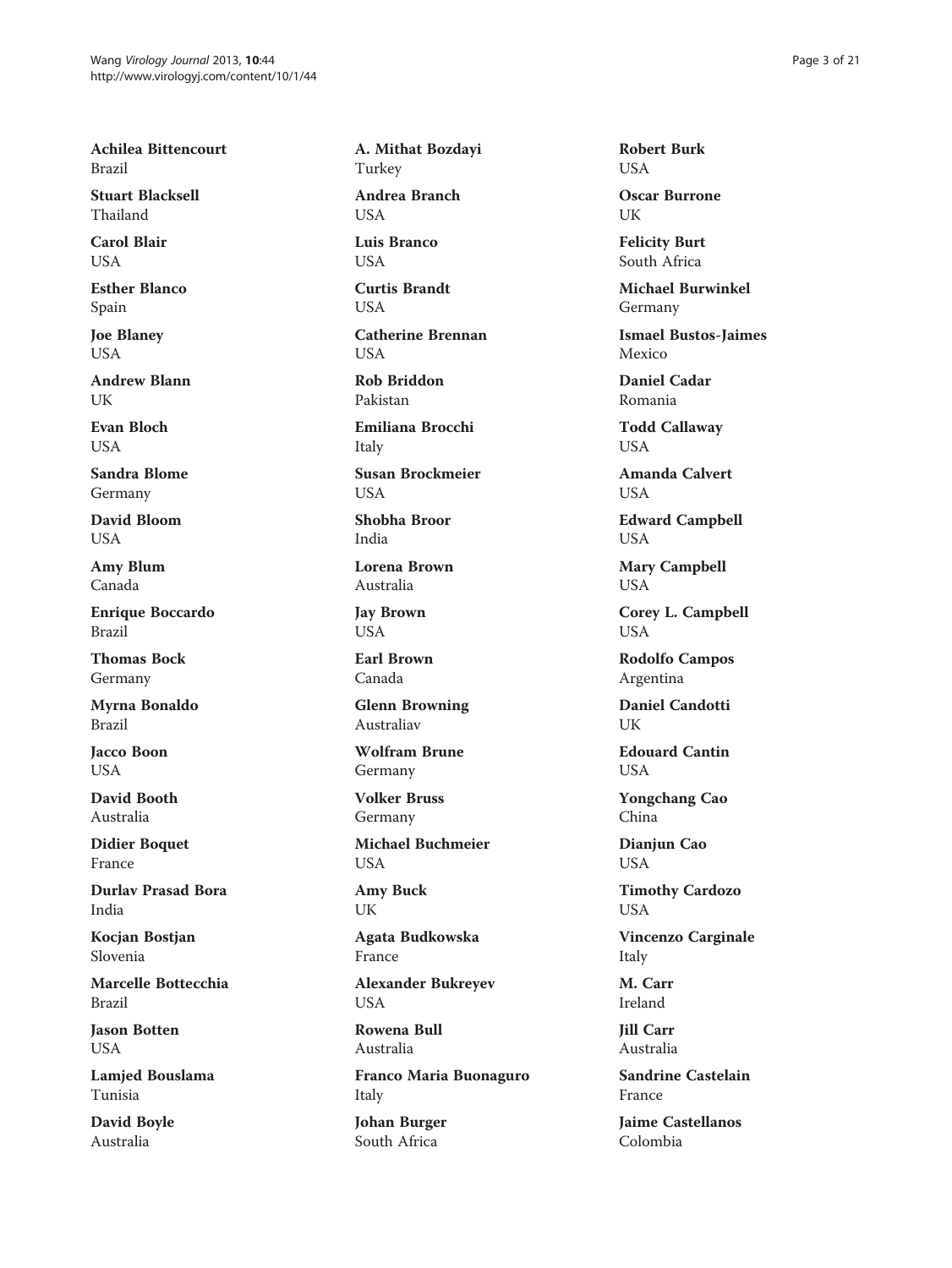Jamie Cate UK

Mattia Cecchinato Italy

Avrelija Cencic Slovenia

Valeria Cento Italy

Escobedo Cesar Belgium

Young Joo Cha South Korea

Chanhee Chae South Korea

Parin Chaivisuthangkura Thailand

Supriya Chakraborty India

Runu Chakravarty India

Martin C.W. Chan Hong Kong

Gary Chan USA

Partha Chandra **USA** 

Huiyun Chang China

Jinhong Chang USA

Yung-Fu Chang USA

Gwong-Jen Chang USA

Mamta Chawla-Sarkar India

Xiaoyan Che China

Kow-Tong Chen Taiwan

Zehua Chen USA

En-Qiang Chen China

Jiezhong Chen Australia

Ze Chen China

Xinwen Chen China

Jian Chen USA

Hualan Chen China

Anchun Cheng China

Yawen Cheng Taiwan

Doo-Sung Cheon South Korea

Peter Cherepanov UK

Patricia Chevez-Barrios **USA** 

Angela Chi USA

Glenys Chidlow Australia

Sadegh Chinikar Iran

Charles Chiu USA

Kyoung-Oh Cho South Korea

Kyoung-Seong Choi South Korea

Steve Choi USA

Young Ki Choi South Korea

Kang-Seuk Choi South Korea

Shafiqul Chowdhury USA

Vauloup-Fellous Christelle France

Urs Christen Germany

Kaw Bing Chua Singapore

Sun-Ku Chung South Korea

Karen Coats **USA** 

Alan Cochrane Canada

Don Coen **USA** 

Carla Coffin Canada

J. Robert Coleman **USA** 

Martine Collumbien UK

Margaret E. Conner USA

Fiona Constable Australia

Nigel Cook UK

Anthony Corfield UK

Adriana Correa Brazil

Marti Cortey France

Ömer Coskun Turkey

Maria Isabel Costafreda Spain

Therese Couderc Gabon

Pierre Coursaget France

Anthony Craig USA

Maria Isabel Craig Argentina

Randy Cron USA

Maria Grazia Cusi Italy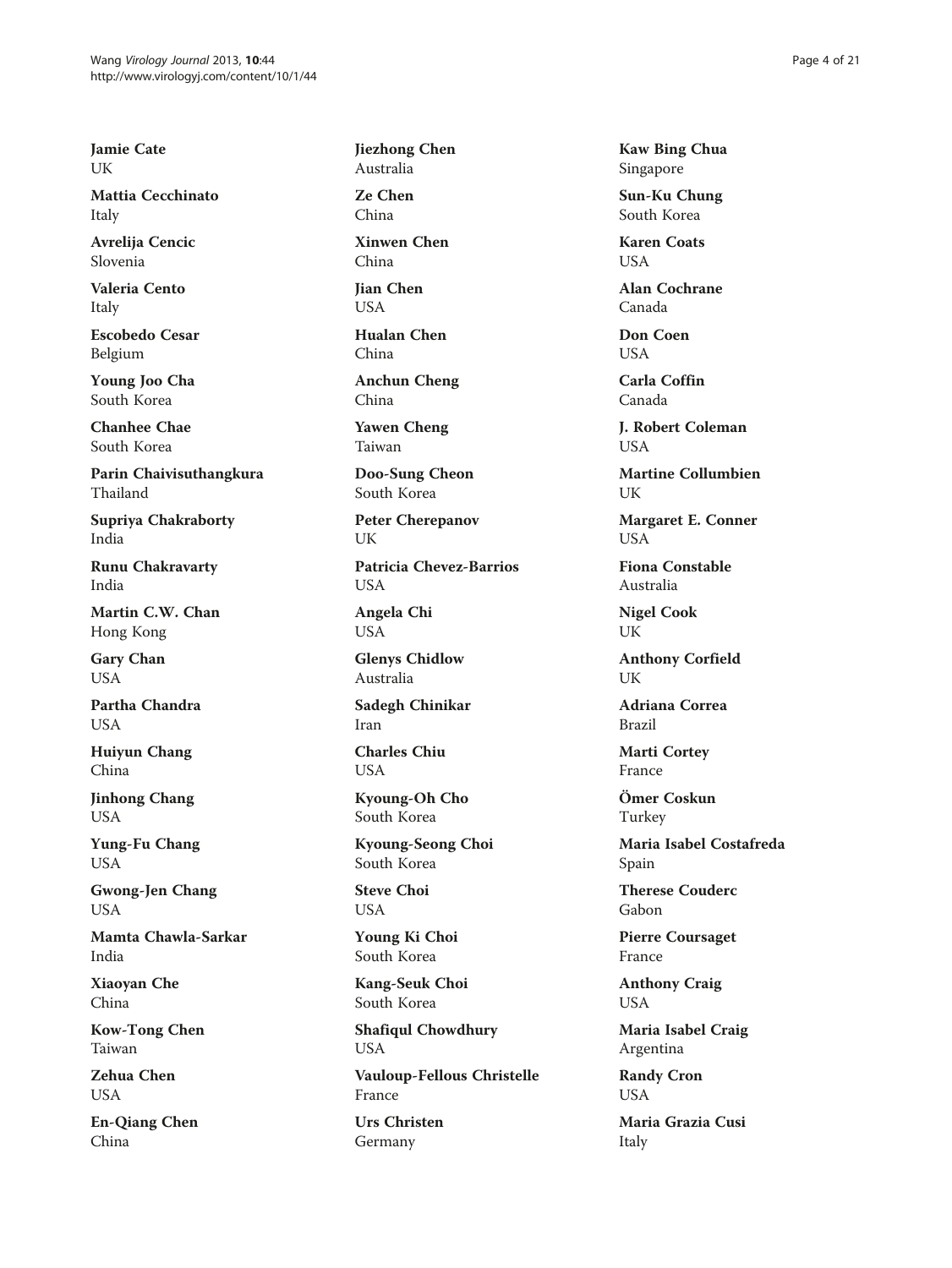Flávio da Fonseca Brazil

Jack da Silva Australia

Paul D'Agostino **USA** 

Kaifan Dai USA

Mohammed Arshud Dar Canada

Indranil Dasgupta India

Paban Kumar Dash India

David Davido **USA** 

Irit Davidsoni Israel

Salvatore Davino Italy

Charles Davis **USA** 

Andrew Davison UK

Maurits de Koning Netherlands

Xavier de Lamballerie France

Nicola Decaro Italy

Sehgal Deepak India

Mark Delboy USA

Adriana Delfraro Uruguay

Rafael Delgado Spain

Qiang Deng China

Jonathan Dennis Canada

Cynthia Derdeyn USA

Joe DeRisi USA

Philippe Despres France

Vincent Deubel Cambodia

Tapan Dhole India

Youxiang Diao China

Russell Diefenbach Australia

Richard Dix **USA** 

Thomas Dobner Germany

Antonina Dolei Italy

Stephen Dollery USA

Joseph Domachowske USA

Samuel Dominguez USA

John Dong USA

David Donovan USA

Carlos P. Dopazo Spain

Anton Dormer USA

Jos Dortmans Netherlands

Daniel Dory France

Joseph Dougherty USA

Trevor Drew **UK** 

Jan Drobeniuc **USA** 

Christian Drosten Germany

Lanying Du USA

Claudia Duarte dos Santos Brazil

Robert Duda **USA** 

Joseph Dudley USA

Santiago Dueñas-Carrera Cuba

Carol Duffy USA

Emanuele Durante Mangoni Italy

Hideki Ebihara **USA** 

Kenneth Eckels USA

Stacey Efstathiou UK

Christina Ehrhardt Germany

Damon Eisen Australia

Damian Ekiert **USA** 

Mostafa El-Awady Egypt

Nels Elde **USA** 

Deilson Elgui de Oliveira Brazil

Gabriella Elia Italy

Mortada El-Shabrawi Egypt

Kerry Empey USA

Otto Erlwein UK

Susanna Esposito Italy

Pedro Esteves Portugal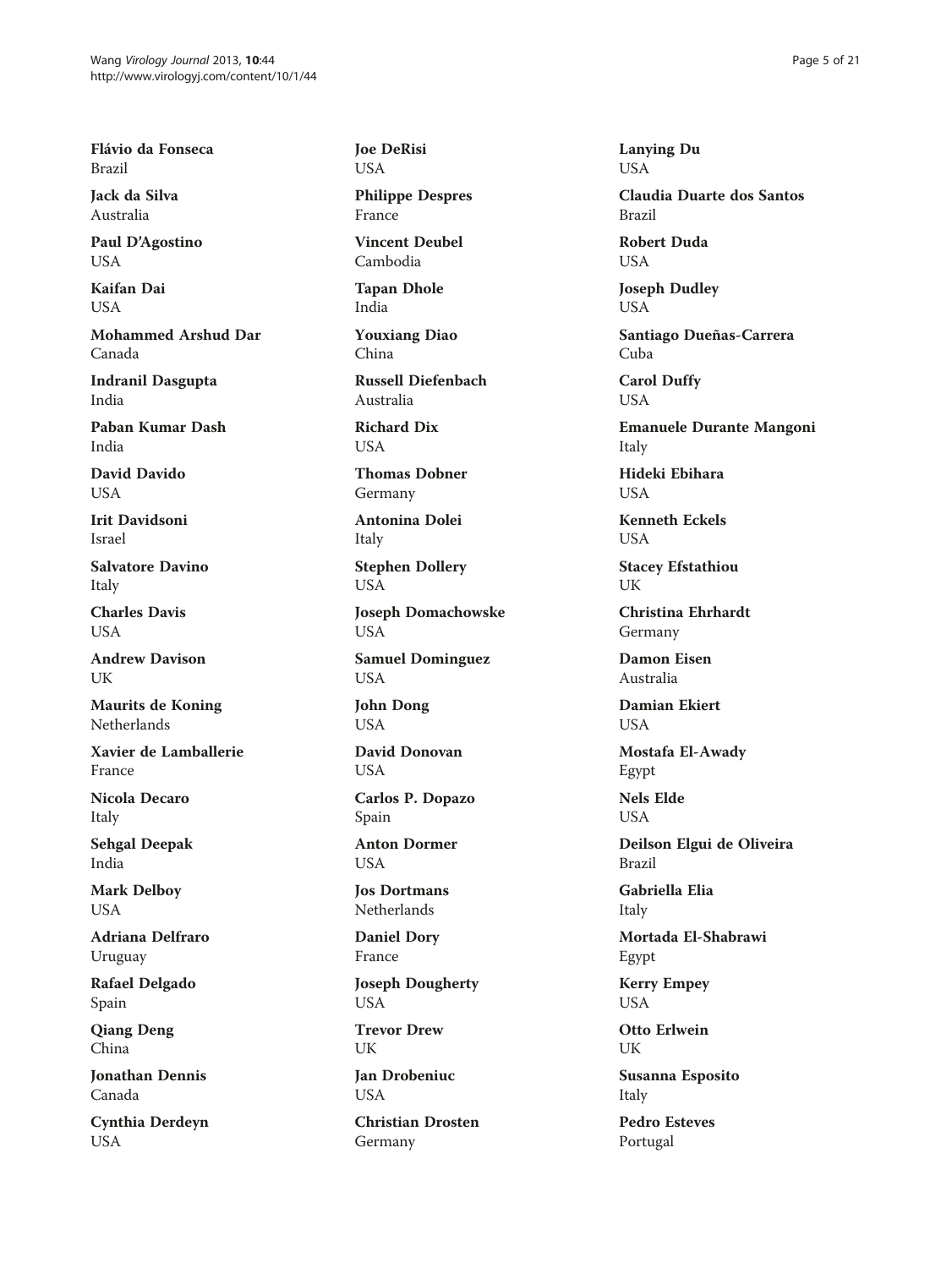Nicholas Eyre Australia

Caio Fagundes Ireland

DeLisa Fairweather **USA** 

Erik Falck-Pedersen USA

Shufang Fan USA

Hongjie Fan China

Xue-Gong Fan China

Ying Fang USA

Weihuan Fang China

Tibor Farkas **USA** 

Claude Fauquet **USA** 

Michel Favre France

Dino Feigelstock **USA** 

Isabella Felli Italy

Pascal Fender France

Li Feng China

Brian Ferguson UK

Humberto Fernandes UK

Luca Ferrari Italy

Paula Ferreira Portugal

Jaqueline Maria Siqueira Ferreira Brazil

Luís Ferreira Brazil

Ralph Feuer USA

Jonathan Filee France

William Finlay Ireland

Gustavo Fioravanti Vieira Brazil

Andrew Firth **IK** 

Nicole Fischer Germany

Susan Fisher-Hoch **I** IS A

Svetlana Folimonova USA

Petra Forgách Hungary

Naomi Forrester **USA** 

Puri Fortes Spain

Caroline Fossum Sweden

Ashley Fowlkes **USA** 

Nicole Frahm **USA** 

Lorenzo Fraile Spain

Arthur Frampton USA

Alan Franklin USA

Conrad Freuling Germany

David Frick USA

Zhen Fu USA

Marc Fuchs USA

Mikiya Fujieda Japan

A. Oveta Fuller USA

Nicholas Funderburg USA

James Fung Hong Kong

Yuki Furuse Japan

Alice Fusaro Italy

Gülsah Gabriel Germany

Liliana Gabrielli Italy

Jose Paulo Gagliardi Leite Brazil

Nicolas Gaidet France

Stefania Galdiero Italy

Monica Galiano UK

Lilianne Ganges Spain

Feng Gao **USA** 

David Garboczi **USA** 

Maria Luz Garcia Spain

Gissel García Cuba

Ramon Garcia-Escudero Spain

Ana L. Garcia-Perez Spain

Jeremy Garson UK

Kyle Garver Canada

Silvana Gaudieri Australia

Brian Geiss USA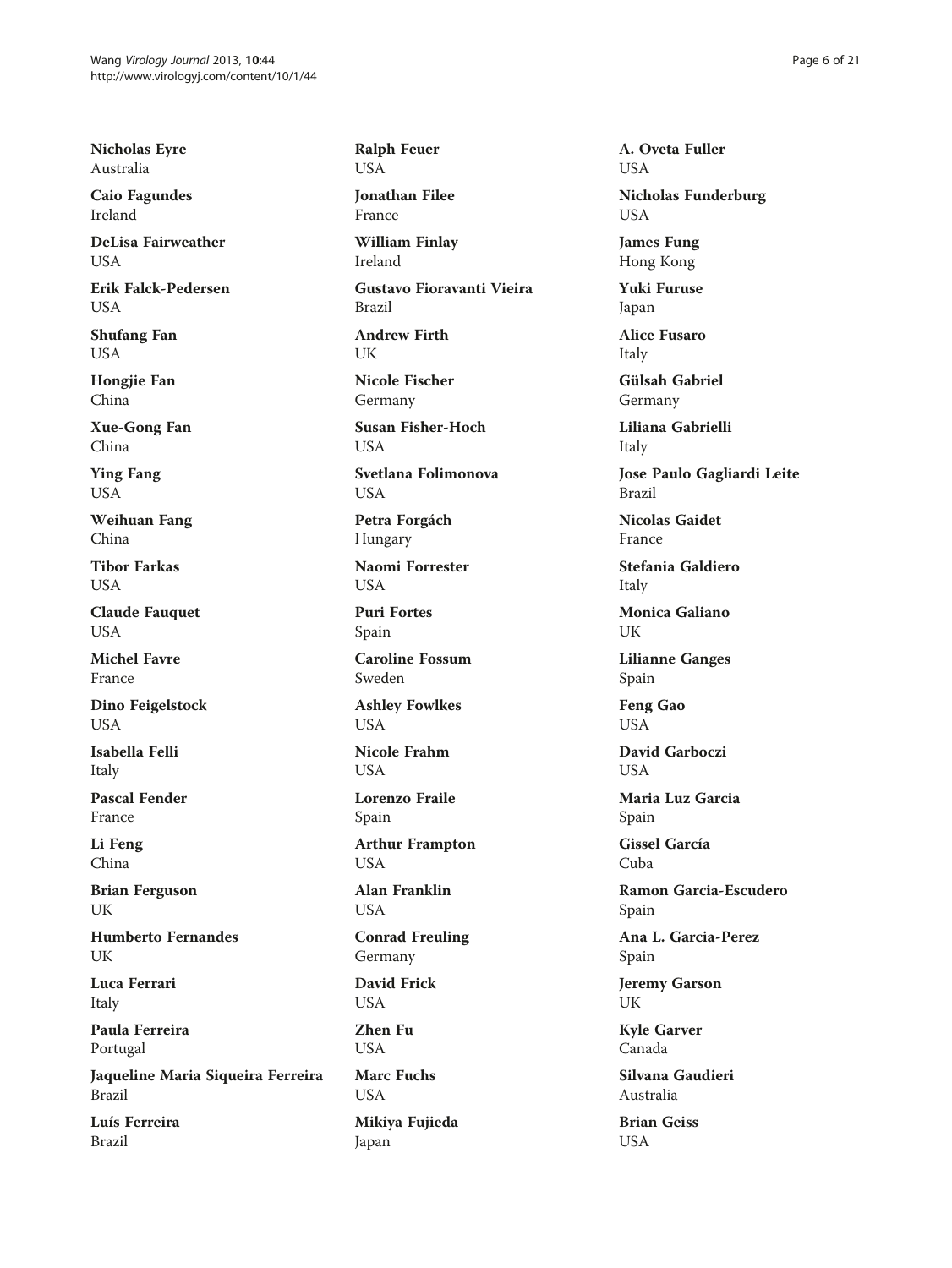Maria Magdalena Gherardi Argentina

Homayon Ghiasi USA

Reena Ghildyal Australia

Sudip Ghosh India

Souvik Ghosh Japan

David Giedroc USA

Lazaro Gil Cuba

Sarah Gilbert UK

Martin Gilbert **USA** 

Robert Gilbertson **USA** 

Sabine Gilch **USA** 

Michelle Giles Australia

Jason Gill **USA** 

Anna Gillio-Tos Italy

Miroslav Glasa Slovakia

Joel Glasgow USA

Peter Goff USA

William Golde USA

Selma de Andrade Gomes Brazil

Jaime Gómez-Laguna Spain

Fernando Gonzalez-Candelas Spain

Steve Goodbourn UK

Maureen Goodenow USA

Andrew Goodwin USA

Uri Gophna Israel

Michelle Gordon South Africa

David Gordon Australia

Ernest Gould **IK** 

Ioannis Goulis Greece

Elena Govorkova USA

Sheila Graham UK

Simon Graham UK

Marc Grandadam France

Beatrice Grasland France

Alberto Grassi Italy

Cecilia Graziosi Switzerland

Laura Green UK

Harry Greenberg USA

David Gretch

USA Thomas Grunewald

Germany

Hongxi Gu China

Rodrigo Guabiraba UK

Jiewen Guan Canada

Severin Gudima USA

Jerome Guechot France

Jean-Luc Guerin France

Gilles Guillemin Australia

Susana Guix Spain

Hailong Guo USA

Haitao Guo USA

Peng Guoping China

Klaus Gutfreund Canada

Bernd Haas Germany

Mojgan Haddad USA

Steohanos Hadziyannis Greece

Michael Hagensee USA

Susan Hahne Netherlands

Benjamin Hale UK

Kim Halpin Singapore

Eric Halsey Peru

Scott Halstead **USA** 

Junzo Hamanishi Japan

Klaus Hamprecht Germany

Jun Han USA

Ken-Ichi Hanaki Japan

Kathryn Hanley USA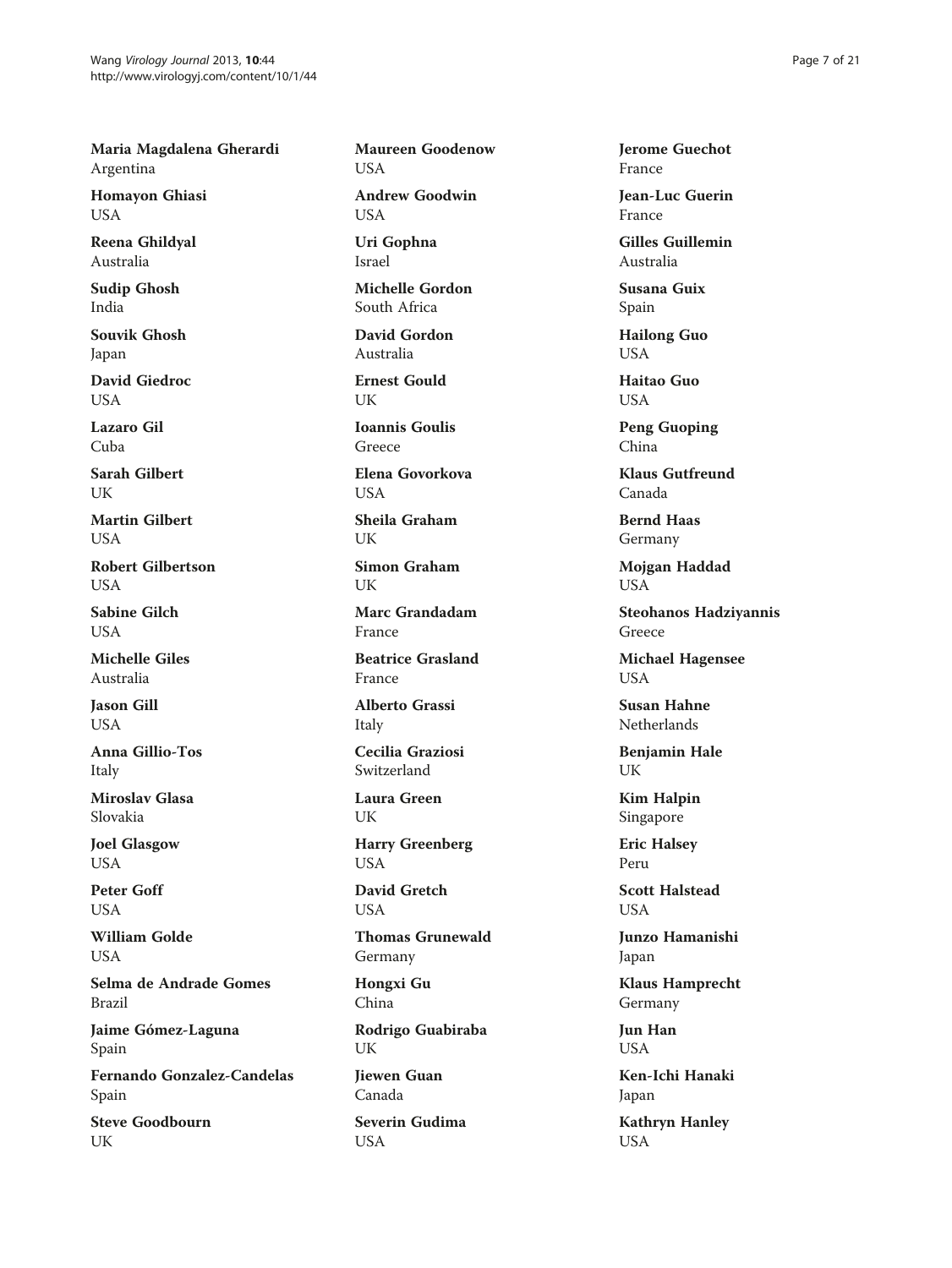Naila Hannachi Tunisia

Wanna Hanshaoworakul Thailand

Steve Hanson **USA** 

Olivier Hantz France

Chanditha Hapuarachchi Sri Lanka

Timm Harder Germany

Andrew Harman Australia

Robert Harrison USA

Charlotte Hársi Brazil

Heli Harvala UK

Colin Harwood UK

Futoshi Hasebe Japan

Rie Hasebe Japan

Syed Hashsham **USA** 

Todd Hatchette Canada

Andrea Hawe Germany

Michael Hawkes Canada

Daisuke Hayasaka Japan

Kazuhiko Hayashi Japan

David Hayman USA

Klaus Hedman Finland

Regine Heilbronn Germany

Michael Heinrich UK

Zdenek Hel **I** ISA

Ekaterina Heldwein **USA** 

Andreas Henke Germany

Kathleen Henshilwood Ireland

Georges Herbein France

Roger Hewson UK

Eberhard Hildt Germany

Julia Hilliard USA

Dirk Hoeper Germany

Bernd Hoffmann Germany

Ursula Hofle Spain

Martin Hofmann Switzerland

Regina Hofmann-Lehmann Switzerland

Oliver Hohn Germany

Mike Holbrook USA

Kathryn Holmes USA

Michael Holzel Germany

Qiu Hongling China

Nildimar Honório Brazil

Jim-Tong Horng Taiwan

Veit Hornung Germany

M. Jahangir Hossain Gambia

Weihong Hou USA

Jinlin Hou China

Wei-Li Hsu Taiwan

Jianhe Hu China

Yu-Chen Hu Taiwan

Rongliang Hu China

Zhihong Hu China

Wei-Pang Huang Taiwan

Mingjun Huang USA

Claire Huang **USA** 

Karsten Hueffer **I** ISA

Birgit Huelseweh Germany

John Hughes UK

Joseph Hughes UK

Veijo Hukkanen Finland

Jens Humrich Germany

Chao-Hung Hung Taiwan

Tahziba Hussain India

Snawar Hussain **USA** 

Gero Hutter Germany

Kathryn Huyvaert USA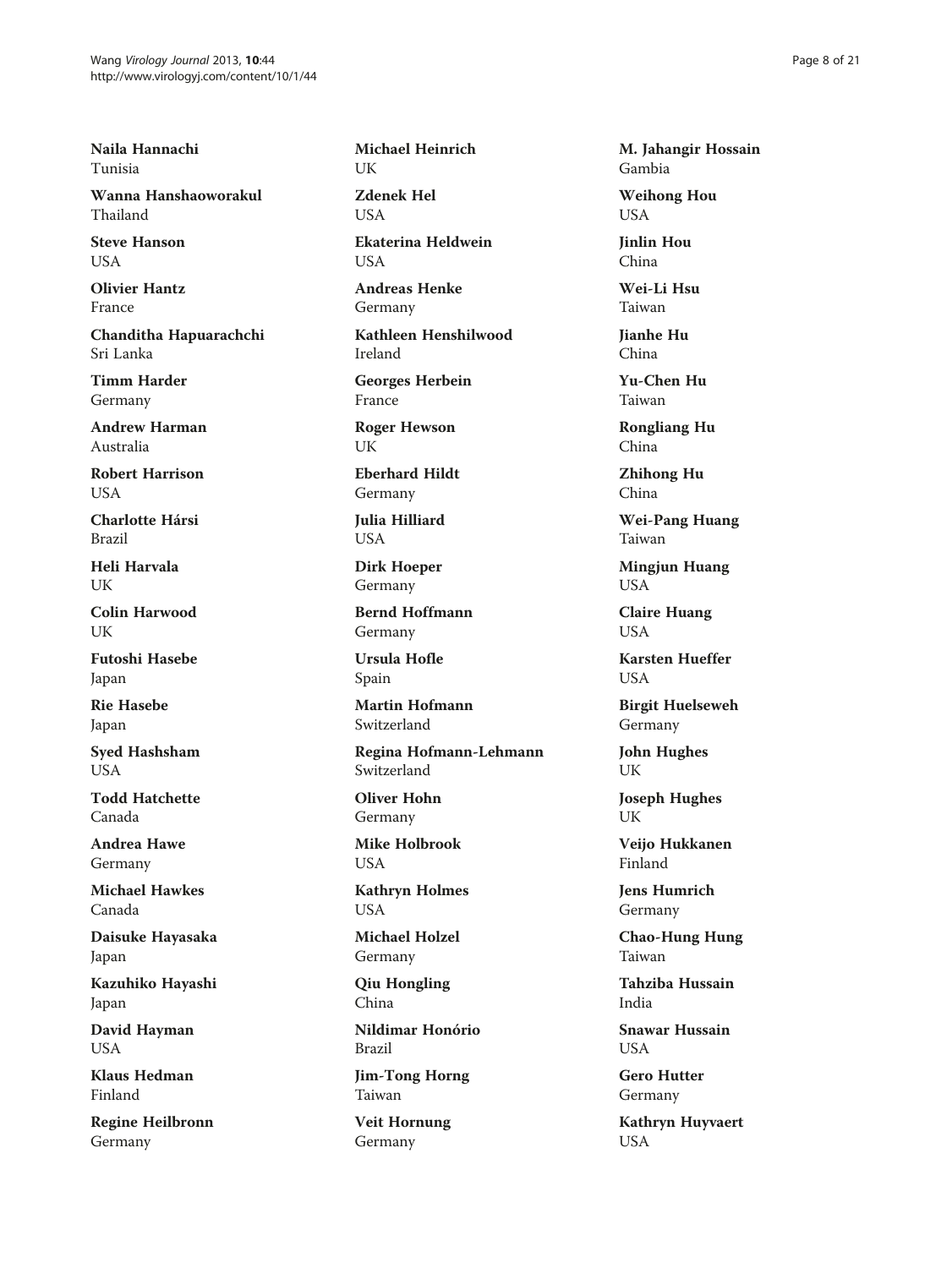Eung Soo Hwang South Korea

Hiroshi Ichimura Japan

Masanori Ikeda Japan

Kunitoshi Imai Japan

Shinsaku Imashuku Japan

Fumio Imazeki Japan

Allison Imrie Australia

Wataru Ishii Japan

Tatsuo Ito **USA** 

Miren Iturriza UK

Alexander Ivanov Russia

Masako Iwanaga Japan

Yoshiaki Iwasaki Japan

Peter Jahrling Afghanistan

Pooja Jain USA

Kuan-Teh Jeang USA

Victoria Jensen USA

Holger Jeske Germany

Renyong Jia China

Ming-De Jiang China

Ping Jiang China

Chen Jianjun China

Xia Jin USA

F. Brent Johnson USA

Nicholas Johnson UK

Kathryn Jones USA

Clinton Jones USA

Marcel Jonges Netherlands

Elsa Jourdain France

Yong-Tae Jung South Korea

Kwonil Jung USA

Prapan Jutavijittum Thailand

Tal Kafri **USA** 

Yoshihiro Kaku Japan

John Kalbfleisch **USA** 

Johnan Kaleeba **USA** 

Amine Kamen Canada

Kurt Kamrud USA

Tatsuo Kanda Japan

Hisatoshi Kaneko Japan

Sang-Moo Kang USA

Xiaoping Kang China

Phyllis Kanki USA

Rajesh Kannangai India

Jia-Horng Kao Taiwan

Amit Kapoor USA

Stylianos Karatapanis Greece

Peter Karayiannis UK

Adam Karpala Australia

Fatah Kashanchi **USA** 

Benedikt Kaufer Germany

Johannes Kauffold Germany

Nikolai Kaverin Russia

Mark Kay USA

Mirdad Kazanji Central African Republic

Marcus Kehrli **USA** 

Alyson Kelvin Canada

Shannon Kenney **USA** 

Daniel Kern **USA** 

Aurora Kerscher **USA** 

Madhu Khanna India

Sunil Khattar USA

Yury Khudyakov USA

Wansika Kiatpathomchai Thailand

Frederick Kibenge Canada

Hiroshi Kida Japan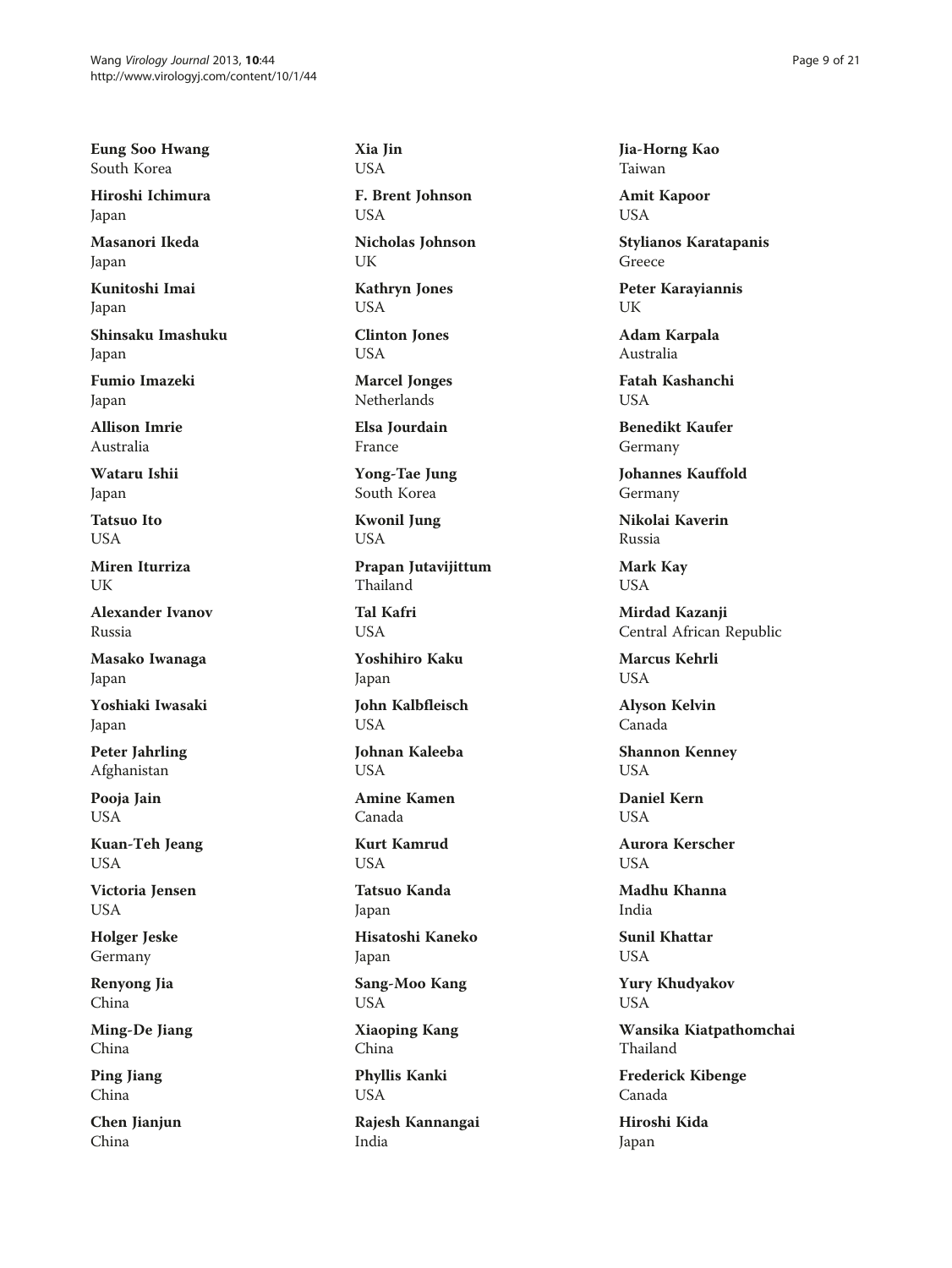Hiroshi Kido Japan

Kwangpyo Kim South Korea

Hye-Ryoung Kim South Korea

Kook-Hyung Kim South Korea

Reinhard Kirnbauer Austria

Pravina Kitikoon USA

Ronald Klein **I** IS A

John Klena USA

Regina Klimova Russia

Jonas Klingström Sweden

Jochen Klumpp Switzerland

Barbara Klupp Germany

Darwyn Kobasa Canada

Michinori Kohara Japan

Alain Kohl UK

Satoshi Koike Japan

Narcisse Patrice Komas Central African Republic

Petr Kominek Czech Republic

Gerrit Koopman **Netherlands** 

Neeltje Kootstra Netherlands

Christian Körner USA

Sergei Kosakovsky Pond USA

Takumi Koshiba Japan

Jill Koshiol USA

Frederick Koster **USA** 

Shyam Kottilil USA

Konstantin Kousoulas USA

George Koutsoudakis Spain Philip Krause

USA

Tannette Krediet Netherlands

Erna Geessien Kroon Brazil

Andi Krumbholz Germany

Claude Krummenacher USA

Mart Krupovic France

Ajit Kumar **USA** 

Sachin Kumar India

Rajesh Kumar India

Jiban Kundu Czech Republic

Jane Kuypers USA

Juan Kuznar Chile

Chang-hee Kweon South Korea

Paul Kwo USA

Samuel Kojo Kwofie South Africa

So Young Kwon South Korea

Angie Lackenby UK

Kelly Lager USA

Ching Lung Lai China

Ke Lan China

Kamran Lankarani Iran

Jason Lanman **USA** 

Lars Larsen Denmark

Magdalena Larska Poland

Jacques Le Pendu France

Jason LeBlanc Canada

Jin-Ching Lee Taiwan

Kim Sung Lee Singapore

Min-Shi Lee Taiwan

Fan Lee Taiwan

Jonathan Lee Canada

Sang-Won Lee Australia

Chang Lee USA

David Lefebvre Belgium

Elliot Lefkowitz USA

Julian Leibowitz **USA** 

Petr Leiman Switzerland

Porntippa Lekcharoensuk Thailand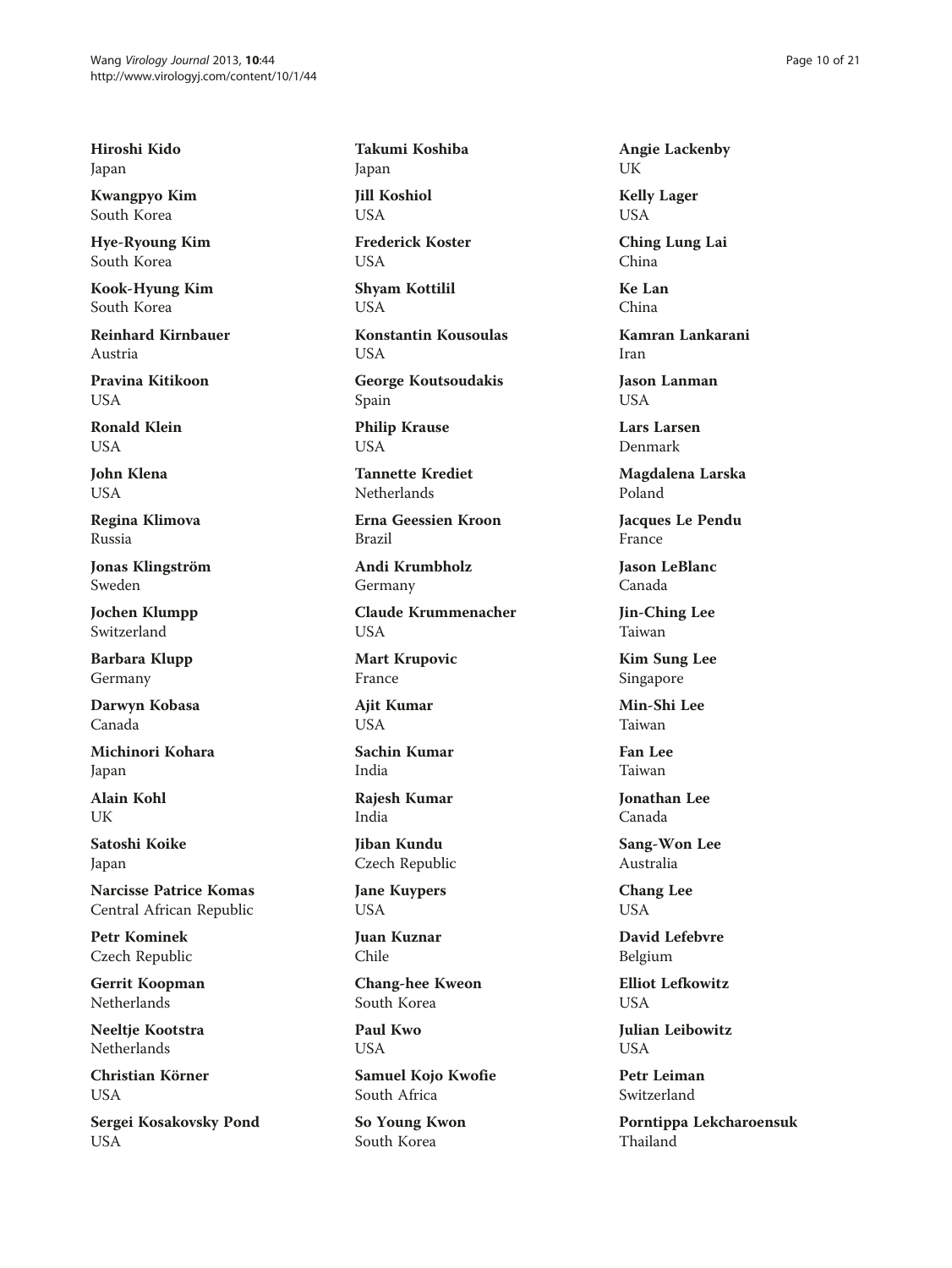Guy Lemay Canada

Elba Lemos Brazil

Qibin Leng China

Jean-Michel Lett France

Ting Fan Leung Hong Kong

Connie Leung Hong Kong

Nicolas Lévêque France

Laura Levy USA

Penny Lewthwaite UK

Yvan L'Homme Canada

Jun Li USA

Huixin Li China

Kangsheng Li China

Feng Li USA

Sung-Chou Li Taiwan

Huachun Li China

Zejun Li China

Mei-Ling Li USA

Zheng-Lun Liang China

Young-Suk Lim South Korea

Thawornchai Limjindaporn Thailand

Daniel Limonta Cuba

Ming-Kuem Lin Taiwan

Cheng-Wen Lin Taiwan

Tong Lin China

Tsun-Mei Lin Taiwan

Debbie Lindell Israel

Robbin Lindsay Canada

Fang Liu China

Ding Xiang Liu Singapore

Bindong Liu USA

Qinfang Liu USA

Jixing Liu China

Wenlan Liu **USA** 

Jinhua Liu China

Hung-Jen Liu Taiwan

Jiang Ning Liu China

Wei Liu China

Yuanyuan Liu USA

Zhengwen Liu China

Chen Liu USA

Xiangtao Liu China

Marcela Lizano Mexico

Francisco Lobo Brazil

Brian Long USA

Yueh-Ming Loo USA

Guillermo López Spain

Xavier López Spain

Marcelo Lopez-Lastra Chile

Pierre Loulergue France

Hongzhou Lu China

Ling Lu USA

Yinping Lu China

John Ludbrook Australia

Hanns Ludwig Germany

Pam Dachung Luka Nigeria

Alexander Lukashev UK

Igor Lukashevich **USA** 

Francoise Lunel Fabiani France

Min-Hua Luo China

Xuejun Ma China

Narender Maan India

Beatrice Macchi Italy

Michael Mach Germany

Ian Mackay Australia

Erich Mackow USA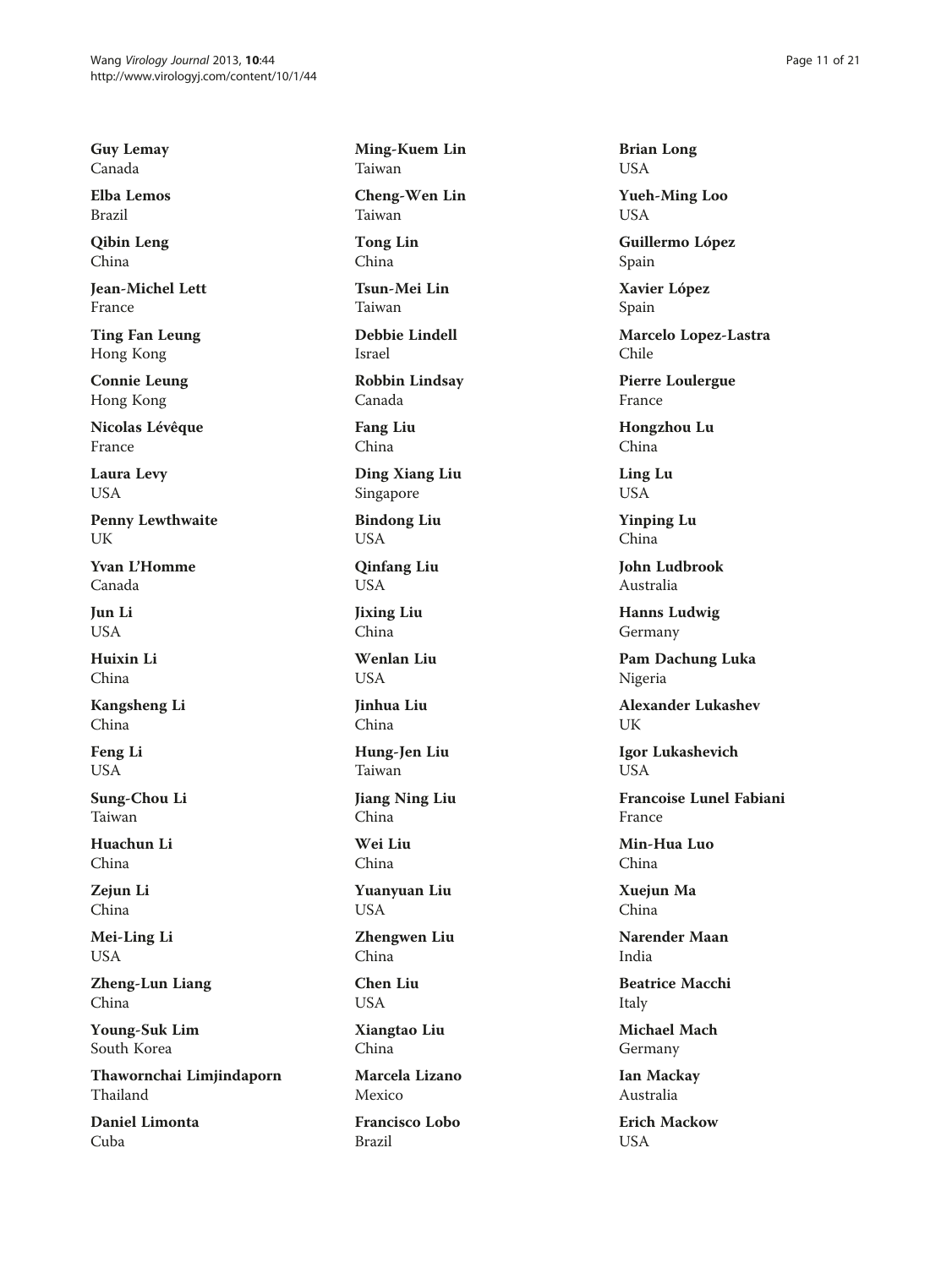James Maclean USA

Suresh Mahalingam Australia

Ravi Mahalingam USA

Shinji Makino USA

Daniel Malamud  $I$   $I$  $S$  $\Delta$ 

Adriana Malheiro Brazil

Viviana Malirat Argentina

Alexander Malogolovkin Russia

Carlos Maluquer de Motes UK

Ioannis Mammas Greece

Elisabetta Manaresi Italy

Maria Jose Manata Portugal

Niwat Maneekarn Thailand

Nicholas Maness USA

Kathy Mangold USA

Satendra Kumar Mangrauthia India

Balaji Manicassamy USA

Annette Mankertz Germany

Spilios Manolakopoulos Greece

Shahid Mansoor Pakistan

Qing Mao China

Arnaud Marchant Belgium

Philip Marcus USA

Silvya Maria-Engler Brazil

Vazeille Marie France

Darren Patrick Martin South Africa

Byron Martina Netherlands

Isidoro Martinez Spain Liliana Amalia Martinez Peralta

Argentina

Encarna Martinez Salas Spain

Jose Martinez-Costas Spain

Luis Martinez-Sobrido USA

Regina Martins Brazil

Masaji Mase Japan

Charles Masembe Uganda

Tetsuro Matano Japan

Anuja Mathew **USA** 

Shigenobu Matsuzaki Japan

John McCauley UK

John McKillen UK

Áine McKnight UK

Margaret McLaughlin-Drubin USA

Bruce McManus Canada

Louise-Anne McNutt USA

Wilfried Meijer Spain

José A. Melero Spain

Francisco Mello Brazil

Muhammad Ashraf Memon Pakistan

Xiang-Jin Meng USA

Zhongji Meng China

Andreas Mentis Greece

Ayalew Mergia USA

Malik Merza Sweden

William Messer **USA** 

Michael Metzger USA

Florencia Meyer USA

Andreas Meyerhans Spain

Craig Meyers **USA** 

Scott Michael **USA** 

Peter Michielsen Belgium

Victor Mikhailov Russia

Eric Miller USA

William Miller USA

Craig Miller USA

A Dusty Miller USA

Vladimir Minin USA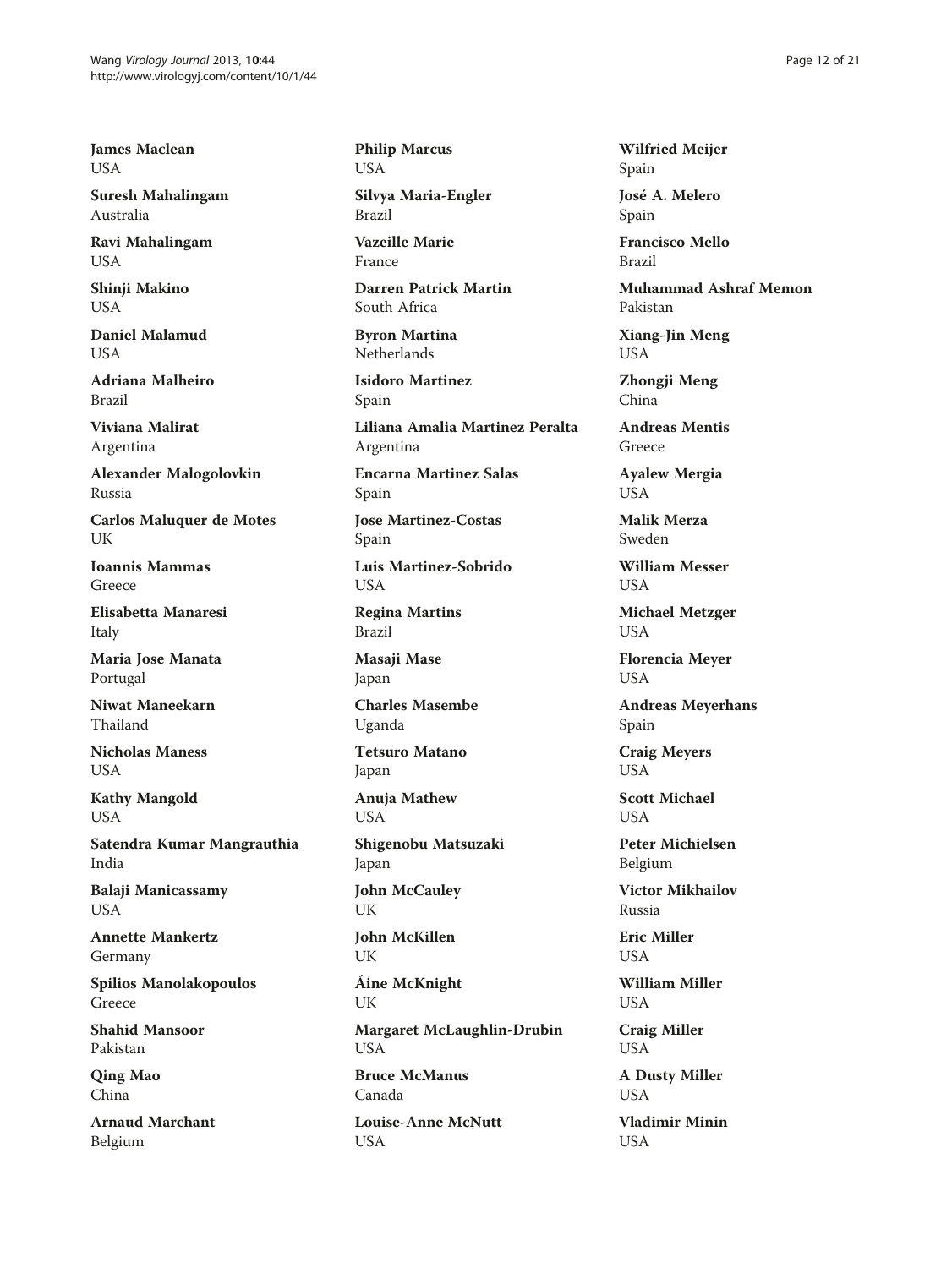Tim Minogue USA

Kiran Mir USA

Daniel Miranda Colombia

Ali Mirazimi Sweden

John Mittler USA

Tariq Moatter Pakistan

Brenda Modak Chile

Goudarz Molaei USA

Sophie Molia Mali

Debasis Mondal **USA** 

Isabella Monne Italy

Stephan Monroe USA

Jennifer Moodley South Africa

Marc Morais USA

Mariza Morgado Brazil

Enrique Moriones Spain

Hiromitsu Moriyama Japan

Giulia Morsica Italy

Alan Moss USA

Michael Mossing USA

Bruno Mota Brazil

Morteza Motazakker Iran

Christiane Mougin France

Andrew J Mouland Canada

Sylvester Rodgers Moyo Namibia

Sunil Mukherjee India

Mick Mulders Luxembourg

Martin Muller Germany

Hermann Muller Germany

Egbert Mundt Germany

Muhammad Munir Sweden

Yoshiki Murakami Japan

Yoshihiko Murata USA

Eain Murphy USA

Michael Murtaugh USA

Joseph Mwangi Kenya

Rafael Najera Spain

Keiichiro Nakamura Japan

Tatsunori Nakano

Japan

Hans Nauwynck Belgium

David Navarro Spain

Jesus Navas-Castillo Spain

Muhammad Nawaz-ul-Rehman Pakistan

Baibaswata Nayak USA

Wilfred Ndifon Israel

Francesco Negro Switzerland

Martha Nelson **USA** 

Johan Neyts Belgium

James Ng USA

Lisa F.P. Ng Singapore

Marie Nguyen USA

Jack Nguyen USA

Stuart Nichol **USA** 

John Nicholls Hong Kong

Anthony Nicola **USA** 

Christian Niel Brazil

Caroline Nilsson Sweden

Ingo Nindl Germany

Andreas Nitsche Germany

Allan Nix USA

Richard Njouom Cameroon

Mauricio Nogueira Brazil

Michael Nonnemacher USA

Peter Norberg Sweden

Helene Norder Sweden

Elizabeth Norton USA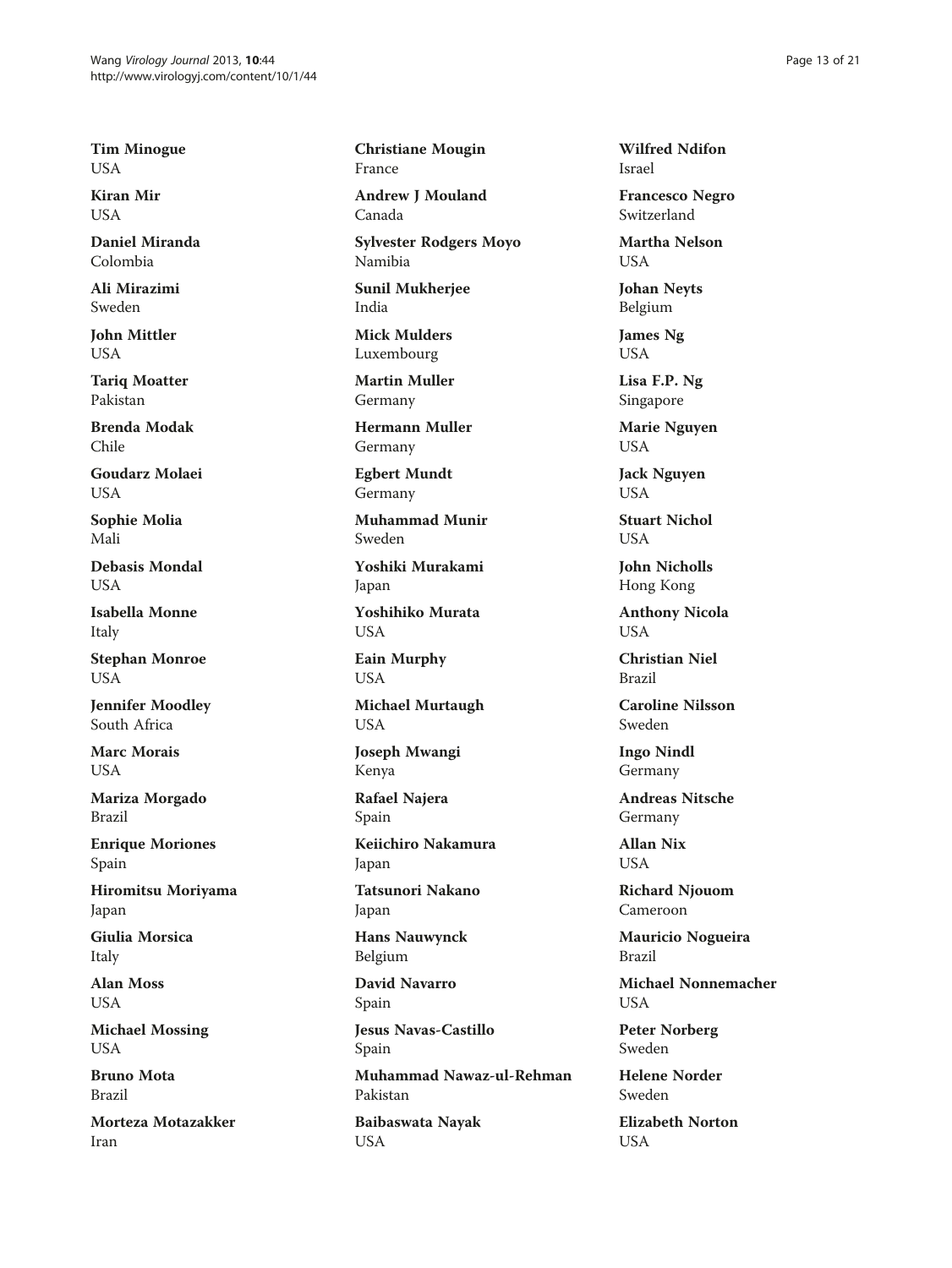Vlad Novitsky USA

Sandro Filipe Nunes UK

Ignacio Núñez Spain

Patricia Nuttall UK

M. Steven Oberste **I** ISA

Jack Odle USA

Tuba Cigdem Oguzoglu Turkey

Tamaki Okabayashi Thailand

Margaret Okomo-Adhiambo USA

Gene Olinger USA

Ledy Oliveira Brazil

Victoria Olson **USA** 

Wieslawa Olszewska **UK** 

Tanja Opriessnig USA

Massimo Origoni Italy

Gérard Orth France

Carla Osiowy Canada

Pamela Österlund Finland

Mario Ostrowski Canada

David Ott USA

Ilnour Ourmanov **USA** 

Ravindra P. Veeranna USA

Kanti Pabbaraju Canada

Slobodan Paessler USA

Nicola Page South Africa

Dasia Paikrt **Netherlands** 

Narinder Pal **I** ISA

Minna Paloniemi (née Risku) Finland

Peter Palukaitis South Korea

Ana Luiza Pamplona Mosimann Brazil

Mark Pandori USA

Ivona Pandrea **USA** 

Arturo Panduro Mexico

Mary Pantin-Jackwood USA

Ralph Pantophlet Canada

George Papatheodoridis Greece

Mark Parcells **USA** 

Manmohan Parida India

Bongkyun Park South Korea

Jong Park South Korea

Alan Parker UK

Scott Parker USA

Francisco Parra Spain

Deborah Parris USA

Colin Parrish USA

John Pasick Canada

Basavaprabhu Patil Switzerland

B. Pattnaik India

John Patton USA

Sujay Paul India

Christopher Payan France

John Pearce **USA** 

Pedro Pedrosa Brazil

Lee Peng USA

Krisana Pengsaa Thailand

Beatriz Perdiguero Spain

María Dolores Pérez Spain

Robert Perni **USA** 

Alessandro Perrella Italy

Hervé Perron Switzerland

Boris Matija Peterlin USA

Michel Peterschmitt France

Tung Phan USA

Antonio J Piantino Ferreira Brazil

Andreas Pichlmair Germany

Alessandra Pierangeli Italy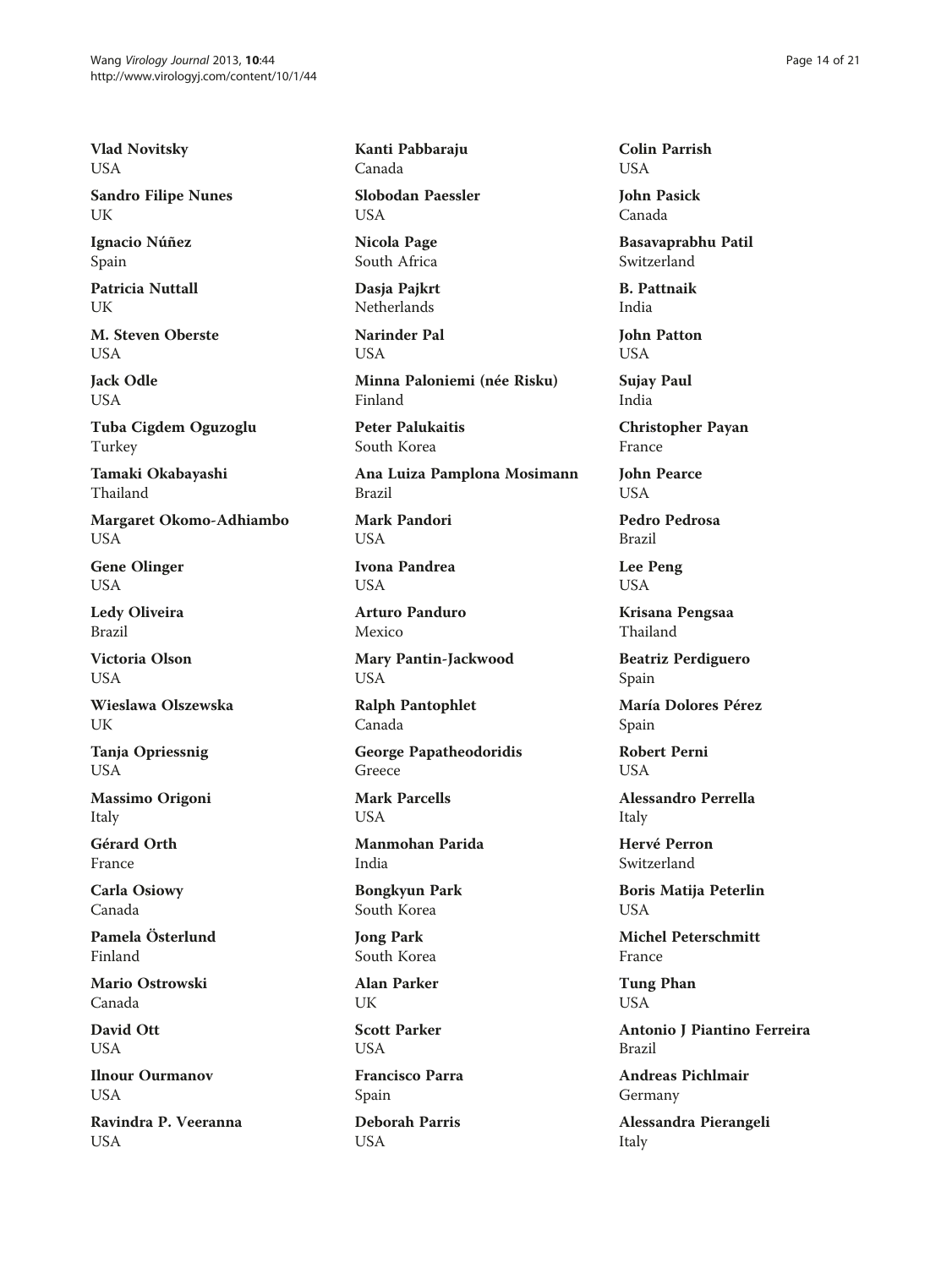Sylvie Pillet France

Qian Ping China

Aguinaldo Pinto Brazil

Rosa Maria Pintó Spain

Giulio Pisani Italy

Massimo Pizzato Italy

Hidde Ploegh USA

Sébastien Plumet France

Jane Polston USA

Malgorzata Pomorska-Mol Poland

Raffaello Pompei Canada

Art Poon Canada

Yong Poovorawan Thailand

Mahmoudreza Pourkarim Belgium

Penny Powell UK

Bruno Pozzetto France

Ramesh Prabhu USA

Afiono Agung Prasetyo Indonesia

Jan Pravsgaard Christensen Denmark

María Victoria Preciado Argentina

Mark Prichard **USA** 

Jose A Prieto Spain

Jose Luiz Proenca-Modena Brazil Maria Carmen Puertas Spain

Carlos Alberto Pujol Argentina

Jennifer Pullium USA

Pilaipan Puthavathana Thailand

Krzysztof Pyrc Poland

Zhikang Qian China

Li Qihan China

Zhou Ming Qin China

Aijian Qin China

Hua-Ji Qiu China

Jorge Quarleri Argentina

Raul Rabadan **USA** 

Holger F. Rabenau Germany

Sonia Mara Raboni Brazil

Paula Rahal Brazil

Angamuthu Raja India

Ramaswamy Raju USA

Amitis Ramezani Iran

Maria Rapicetta Italy

Giovanna Rappocciolo USA

Maria Raptopoulou-Gigi Greece

Luca Rastrelli Italy

Parntep Ratanakorn Thailand

Ana Paula Ravazzolo Brazil

Nikolai Ravin Russia

K. Raviprakash USA

Stuart Ray USA

Naidu Rayapati USA

Alfredo Rebora Italy

Stewart Reid Zambia

Rolf Renne USA

Gourapura Renukaradhya USA

Silvia Restrepo Colombia

Miriam Reuschenbach Germany

Peter Revill Australia

Julio Reyes-Leyva Mexico

Andrew Rice USA

Juergen Richt USA

Guus Rimmelzwaan Netherlands

Felix C. Ringshausen Germany

Maria Rios **USA** 

Guillermo Risatti **USA** 

Antonio Riva UK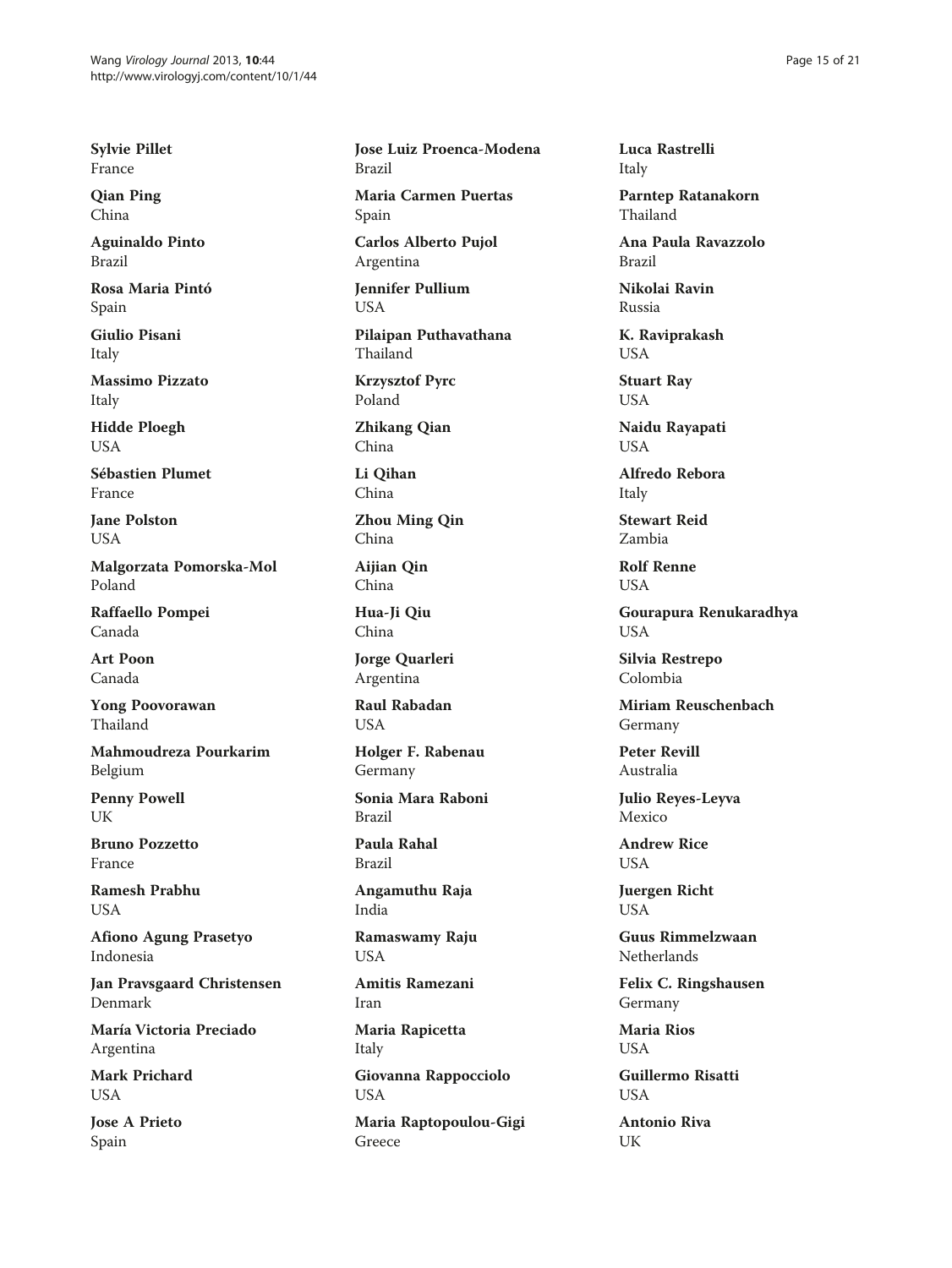Michael Robek USA

Kim Roberts Ireland

Shelly Robertson **USA** 

Joan Robinson Canada

Barry Rockx USA

Belen Rodriguez Spain

Peter Roeder I IK

Paulo Roehe Brazil

John Roehrig USA

Olivier Rohr France

Bernard Roizman **USA** 

Michael Roner **USA** 

Lijun Rong USA

Rachel Roper USA

Pierre Roques France

Karyna Rosario USA

Timothy Rose USA

Robert Rose USA

Lisa Ross USA

Paul Rota USA

Xavier Roucou Canada

Adib Rowhani USA

Dirk Roymans Belgium

Luis Rubio Spain

Nicolas Ruggli Switzerland

Till Rümenapf Germany

Mariagrazia Rumi Italy

Emily Rumschlag-Booms USA Wu Run

China

Sarah Russell Australia

Andrew Rutenberg Canada

Kate Ryman USA

Wi-Sun Ryu South Korea

David Safronetz **USA** 

Bruno Sainz Spain

Takafumi Saito Japan

Mika Saito Japan

Juan-Carlos Saiz Spain

Margarita Sáiz

Spain

Yoshihiro Sakoda Japan

Toshie Sakuma USA

Romina Salpini Italy

Maria Salvato USA

I-Ching Sam Malaysia

Dhanraj Samuel UK

Sabri Sanabani Brazil

Gloria Sanchez Moragas Spain

Yongming Sang USA

Daniel Santos Mansur Brazil

Bruno Sargueil France

Shiv Sarin India

Vijaya Satchidanandam India

Christian Sauder **USA** 

Andrea Savarino Italy

Giovanni Savini Italy

Murat Sayan Turkey

David Schaffer **USA** 

Dena Schanzer Canada

Joerg Schenk Germany

Leonardo Schiavon Brazil

Oliver Schildgen Germany

John Schiller USA

Scott Schmid USA

Paul Schnitzler Germany

Karen-Beth Scholthof **USA** 

Declan Schroeder UK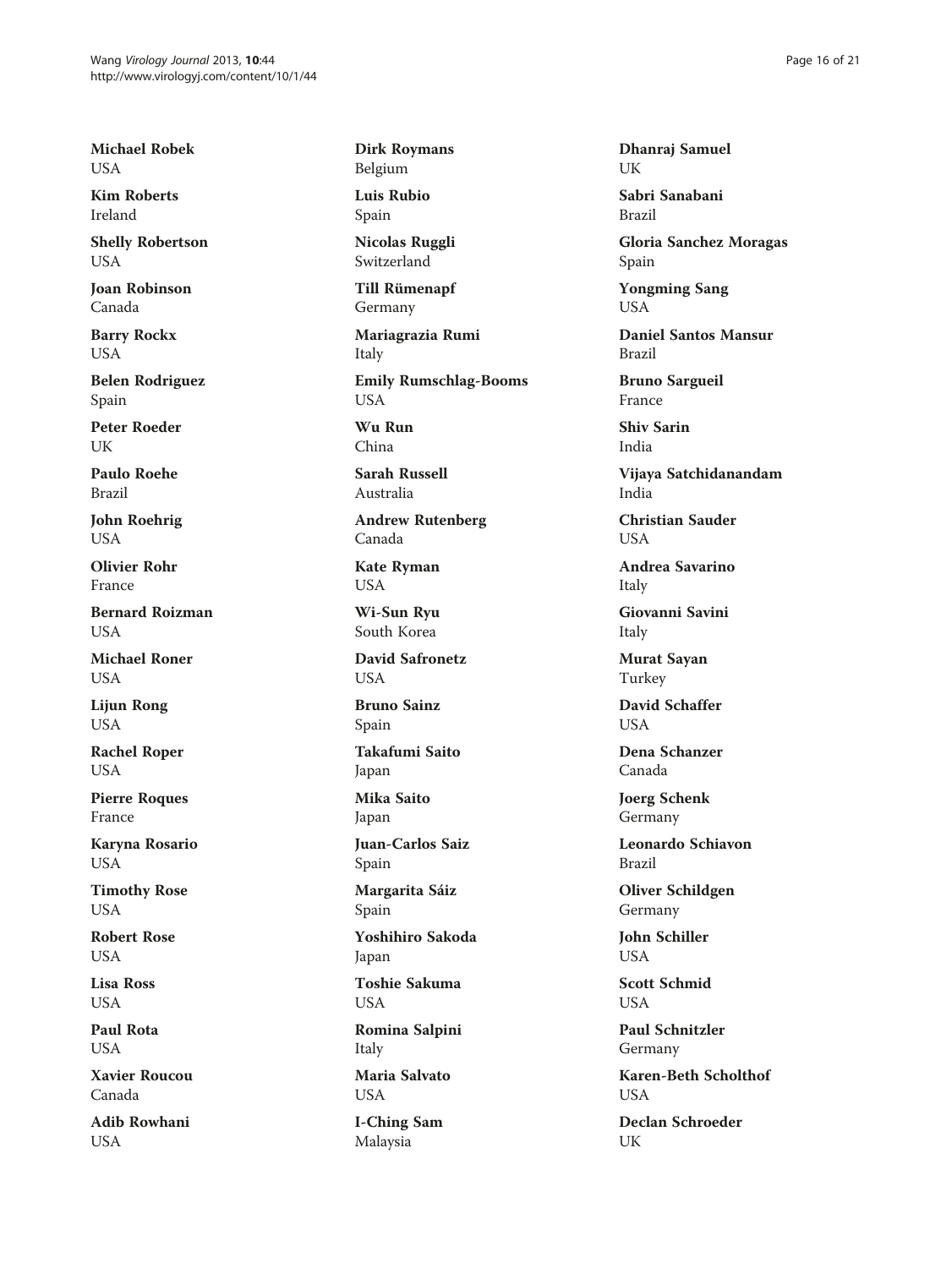Ulrich Schubert Germany

Ronald Schultz USA

Stacey Schultz-Cherry **USA** 

Linda Scobie UK

Eduardo Scodeller Argentina

Christoph Seeger USA

Michel Segondy France

Ulrike Seifert Germany

Ulrike Seitzer Germany

Hossein Sendi **USA** 

Donald Senear USA

Sharmila Sengupta India

Muhieddine Seoud Lebanon

Ethan Settembre **USA** 

Alberto Severini Canada

David Severson USA

Melkote Shaila India

Madhusudana Shampur India

Hong Shang China

Wei Shao USA

Elizabeth Sharlow **USA** 

Bhaskar Sharma India

Pradeep Sharma India

Hitt Sharma India

Huigang Shen USA

Dionne Shepherd South Africa

Zhongjie Shi USA

Huoying Shi China

Kyoko Shinya Japan

Bruce Shiramizu USA

Sujan Shresta USA

Deepak Shukla USA

Joanna Siennicka Poland

Wong Siew Tung Malaysia

Kumud Singh USA

Raj Kumar Singh India

Tim Skern Austria

Nicolas Sluis-Cremer USA

Donald Smee USA

Jolanda Smit Netherlands

Duncan R. Smith Thailand

Janet Smith USA

Heidi Smuts South Africa

Francisco Sobrino Spain

Hooreieh Soleimanjahi Iran

Alicia Solorzano USA

Changxu Song China

Elijah Songok Kenya

Sieghart Sopper Austria

Stanislav Sosnovtsev USA

George Sourvinos Greece

Erica Spackman USA

Ellen Sparger USA

Maria Spies USA

Christina Spiropoulou **USA** 

E. Sreekumar India

Villuppanoor Alwar Srinivasan India

Arun Srivastava **USA** 

Karl Stahl Sweden

Anthony Staines Ireland

Danica Stanekova Slovakia

James Stanton USA

Mariane Stefani Brazil

Eike Steinmann Germany

Edward Stephens USA

Joanna Stewart New Zealand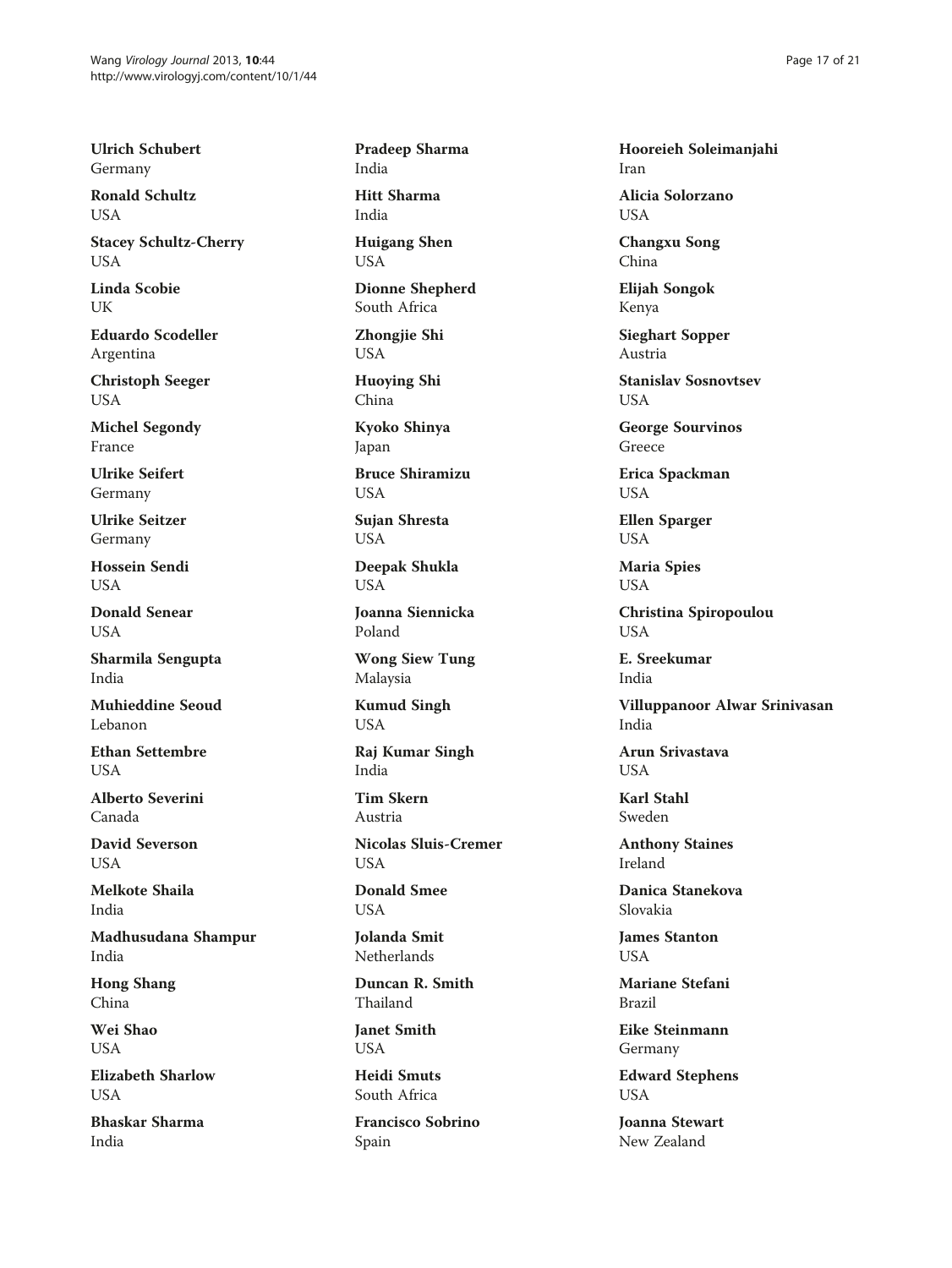Andrej Steyer Slovenia

Cristina Stoyanov USA

G. Thomas Strickland **USA** 

Alex Strongin USA

Elankumaran Subbiah **I** ISA

Makoto Sugiyama Japan

Amorsolo Suguitan USA

Rebecca Sumner UK

Zhi Sun **USA** 

Shulei Sun **USA** 

Sujatha Sunil India

Vijay Suppiah Australia

Camille Sureau France

Leonardo Susta **USA** 

Gerd Sutter Germany

Fumitaka Suzuki Japan

Valentina Svicher Italy

Jozsef Szeberenyi Hungary

Ashraf Tabll Egypt

Oscar Taboga Argentina

Gilda Tachedjian Australia

Fumihiro Taguchi Japan

Shigeru Tajima Japan Ayato Takada Japan Kazuaki Takehara Japan Yasuhiro Takeuchi UK Laura Talarico Argentina Michael Talledo Peru Wenjie Tan China Eng Lee Tan Singapore Junko Tanaka Japan Yasuhito Tanaka Japan

Yi-Wei Tang USA

Qinghai Tang China

Yasunori Tanji Japan

Jayanta Tarafdar India

Bogdan Tarus France

Roongroje Thanawongnuwech Thailand

Niroshan Thanthrige-Don Canada

Chutima Thepparit Thailand

Yves Thomas Switzerland

Kegong Tian China

Zhijun Tian China

Peter Tijssen Canada

Laurence Tiley UK

B. Karsten Tischer Germany

Kelvin To Hong Kong

Anna Tomas Spain

Stephen Mark Tompkins USA

Huahua Tong USA

Dewen Tong China

Guang-Zhi Tong China

Ivan Toplak Slovenia

Montserrat Torremorell **USA** 

Carolina Torres Argentina

Carlo Torti Italy

Sodsai Tovanabutra **USA** 

Jonathan Towner **USA** 

Rita Trammell **USA** 

Nirupma Trehanpati India

Marten Trendelenburg Switzerland

Joanne Trgovcich USA

Benjamin Trible USA

Vladimir Trifonov **USA** 

Nagesh Tripathi India

Ralph Tripp USA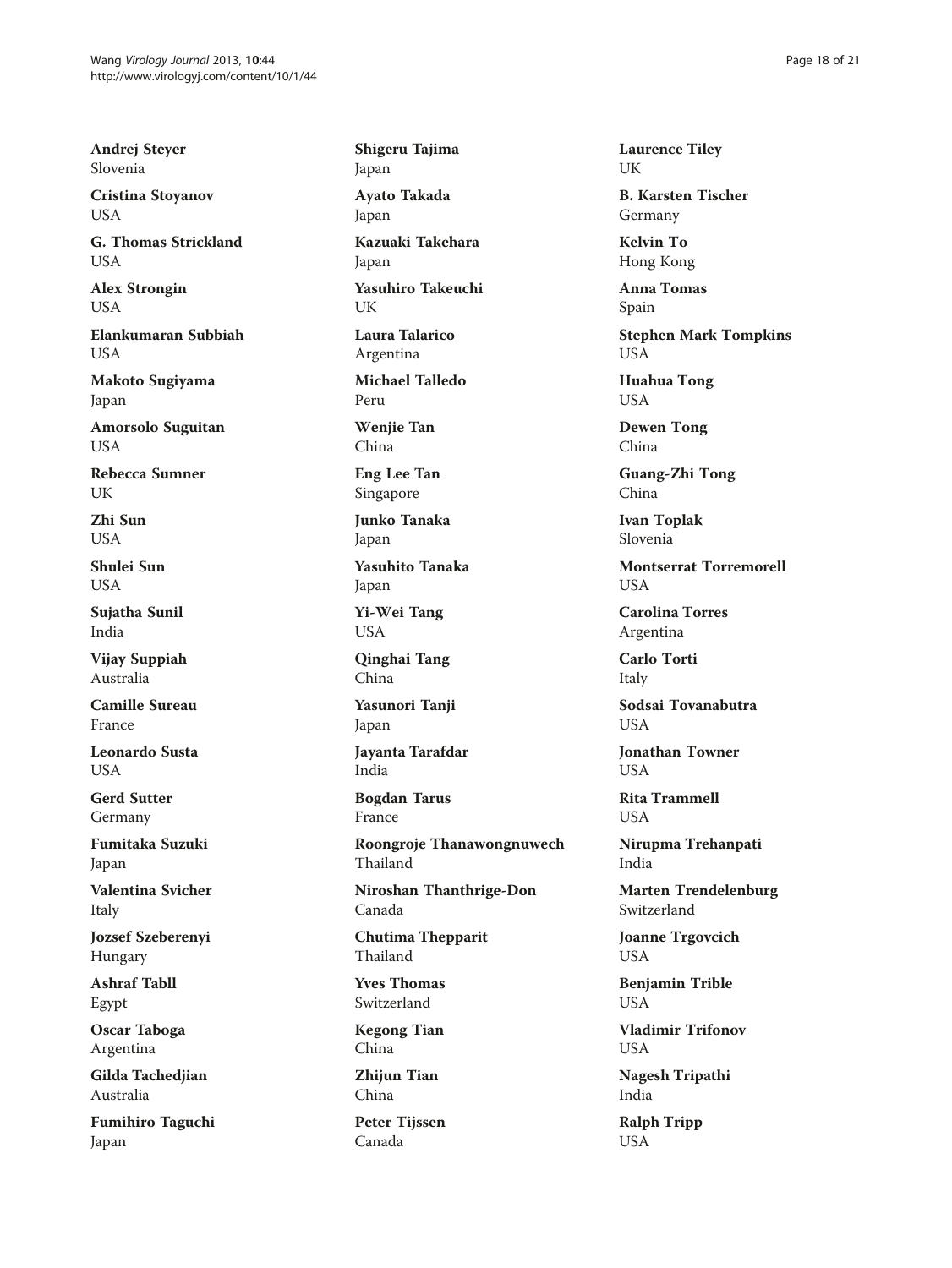Edward Trybala Sweden

Ching-Hsiu Tsai Taiwan

Herman Tse Hong Kong

Boldtsetseg Tserenpuntsag USA

Konstantin Tsetsarkin **I** ISA

Kyoko Tsukiyama-Kohara Japan

Loretta Tuosto Italy

Patricia Turner Canada

Jean-Claude Twizere Belgium

Sukathida Ubol Thailand

Kenichi Umene Japan

Hoshang Unwalla USA

Susan Uprichard **USA** 

Andi Utama Indonesia

Astrid Vabret France

Iris Valdes Prado Cuba

Steven Valles **USA** 

Steven Van Borm Belgium

Gerlinde van de Walle Belgium

Rafael van den Bergh Belgium

Lia van der Hoek Netherlands

Tonja van der Kuyl Netherlands

Wim van der Poel **Netherlands** 

Sabine van der Sanden USA

Anne van Diepeningen Netherlands

James van Etten USA

Marit van Gils Netherlands

Daniel van Langenberg Australia

Carine van Lint Belgium

Debby van Riel Netherlands

Vicky van Santen USA

Eva Vareckova Slovakia

Michael Veit Germany

Ramamurthy Venkataramanan India

Gyorgy Veress Hungary

Helene Verheije Netherlands

Massimiliano Veroux Italy

Matias Victoria Uruguay

Pierre-Olivier Vidalain France

Mauro Viganò Italy

Paluru Vijayachari India

Dhanasekaran Vijaykrishna Singapore

Stefan Vilcek Slovakia

Francois Villinger USA

Muwanika Vincent Uganda

Amy Vincent USA

Reinhard Vlasak Austria

Antje Voigt Germany

Sudhanshu Vrati India

Wahala Wahala **USA** 

Yasir Waheed Pakistan

Diane Waku-Kouomou **USA** 

Peter Walker Australia

Guoqiang Wan USA

Xiu-Feng (Henry) Wan USA

Zhiliang Wang China

Qinghua Wang USA

David Wang USA

Hongning Wang China

Wenbing Wang China

Qian Wang USA

Wei-Kung Wang USA

Xifeng Wang China

Scott Weaver **USA** 

Richard Webby USA

E. Scott Weber III USA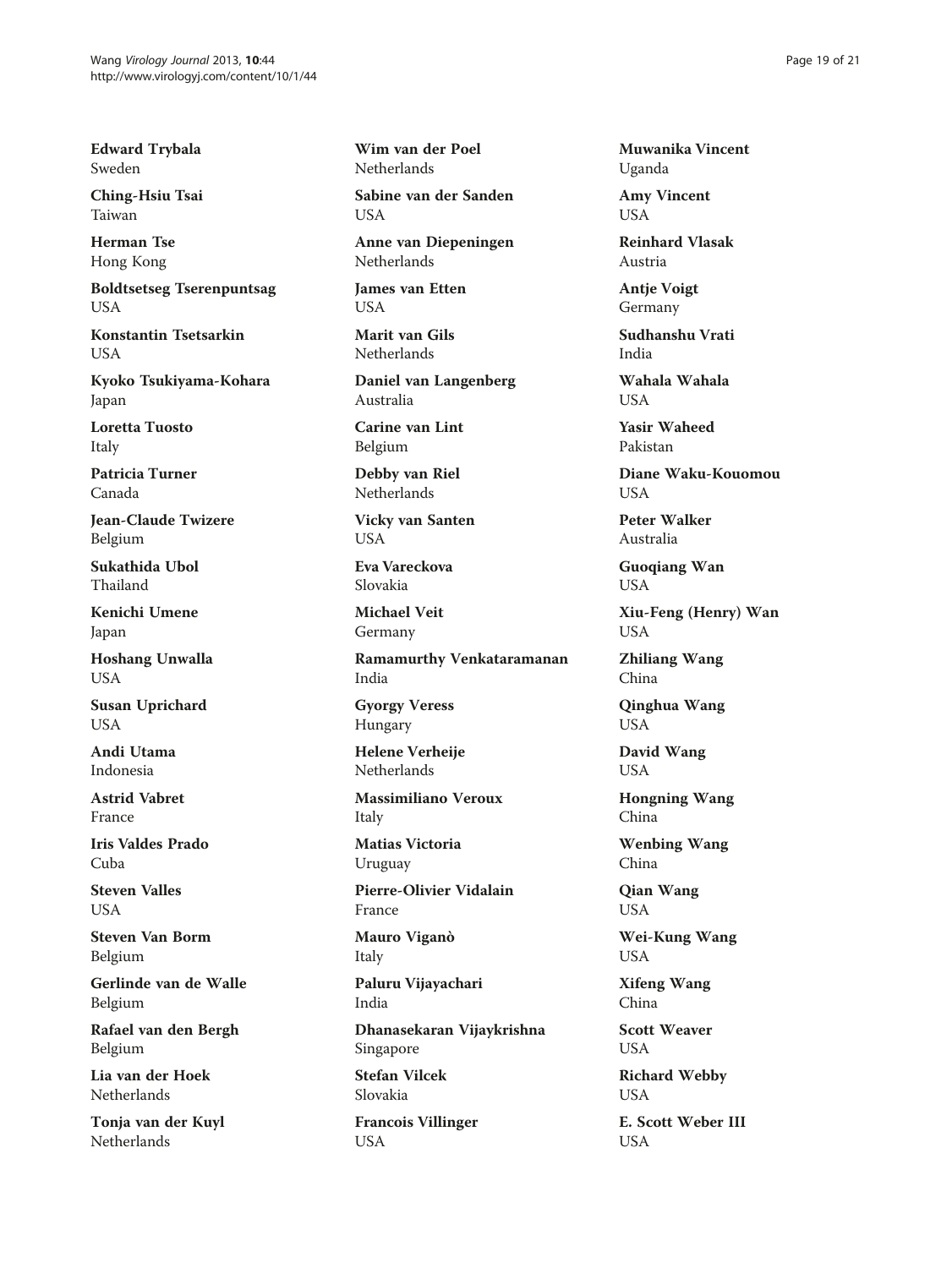Robert Webster USA

Hana Weingartl Canada

Christoph Welsch Germany

Johan Westin Sweden

James Whitehorn Viet Nam

Ulrike Wieland Germany

Christer R. Wiik-Nielsen Norway

Hermann Willems Germany

Anna-Lise Williamson South Africa

Jan Wilschut Netherlands

Carolyn Wilson **USA** 

Kim Wilson Australia

Michael Winkler Germany

Christiane Wobus **USA** 

Roman Wölfel Germany

Frank Wong Australia

Yuntao Wu USA

Hongzhuan Wu USA

Carol Wyatt USA

Harry Xia USA

Yan Xiang USA

Zhengguo Xiao USA

Hang Xie USA Youhua Xie China Yan Xie China Kemin Xu USA Dongping Xu China Wenbo XU China Ming Xu China Teruo Yamashita Japan Huimin Yan China Tohru Yanase Japan Jibing Yang USA Hanchun Yang China Wei Yang China Yoshihiko Yano Japan Lunguang Yao China Feng Yao USA Junichiro Yasunaga Japan Belinda Yen-Lieberman USA Jonathan Yewdell USA Wang Yin China Lu Yongzhong China Dongwan Yoo USA

Nobuyuki Yoshikawa Japan

Ying Yu China

Fan Yuchen China

Thomas Yuill USA

Cihan Yurdaydin Turks and Caicos Islands

Zichria Zakay-Rones Israel

Alexander Zakhartchouk Canada

Michele Zampieri Italy

Hassan Zaraket **USA** 

Roland Zell Germany

F. Murilo Zerbini Brazil

Bo Zhang China

Zhidong Zhang Canada

Xin-Xin Zhang China

Jennifer Zhang USA

Yanjin Zhang USA

Gui-Hong Zhang China

Chuan-Xi Zhang China

Keshan Zhang China

Jiangqin Zhao USA

Jianjun Zhao China

Chunfang Zheng Canada